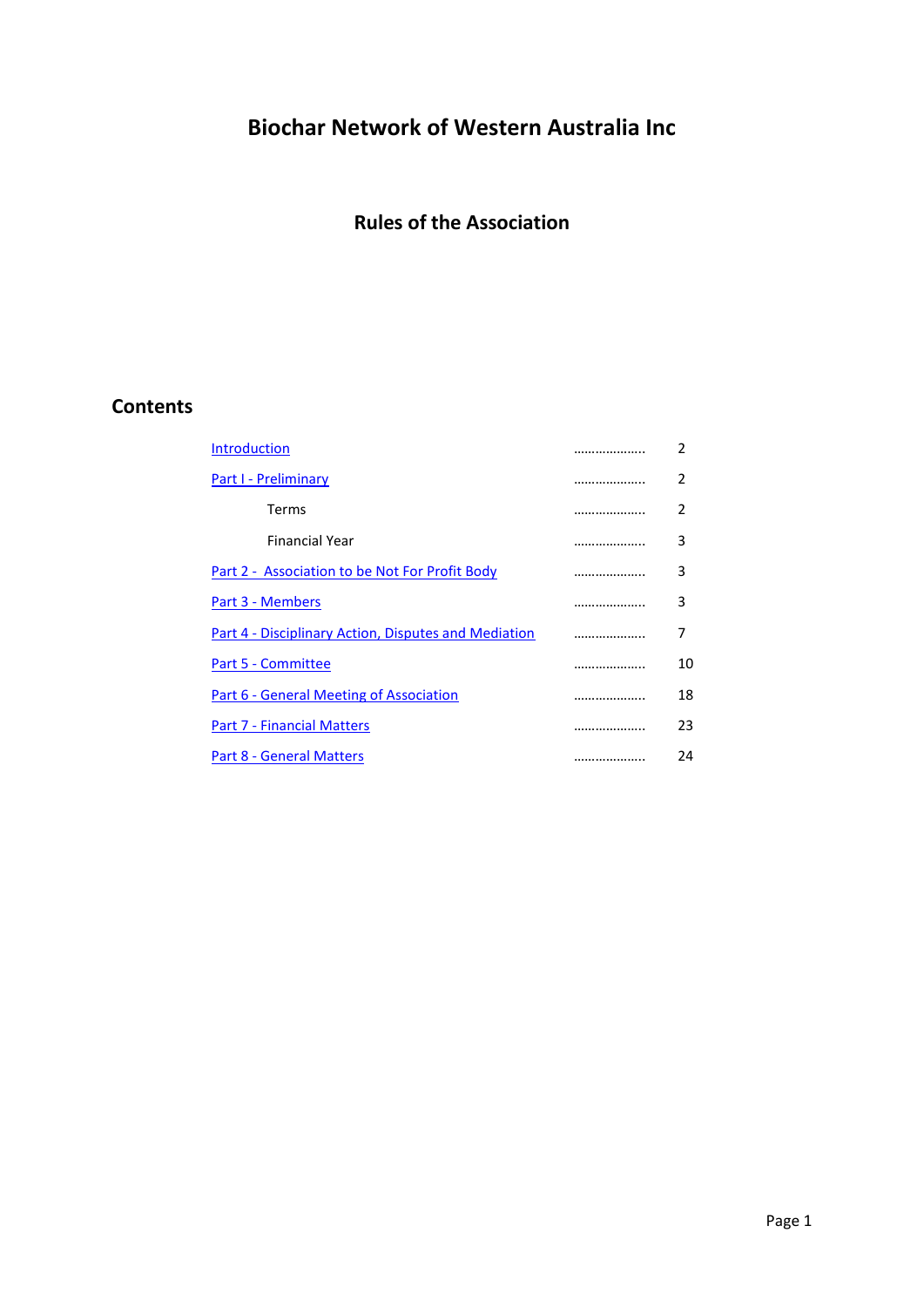### <span id="page-1-0"></span>**Introduction**

- A. The name of the Association is: **Biochar Network of Western Australia Inc**
- B. The objects of the Association are:
	- a. Connect users and producers of Biochar in Western Australia
	- b. Explore funding for education and training, equipment, demonstration and research trials across Western Australia
	- c. Advocate for a Western Australian Biochar Industry
	- d. Promote established standard guidelines for safe production and use of Biochar
	- e. Engage in activities that further the aims and objectives of the Association
- C. Any ten (10) members personally present (being members entitled to vote under these rules at a general meeting) will constitute a quorum for the conduct of business at a general meeting.
- D. Any four (4) committee members constitute a quorum for the conduct of the business of a committee meeting.
- E. The association's financial year will be the period of 12 months commencing on 1st July and ending on 30th June of each year.

### **PART 1 — PRELIMINARY**

<span id="page-1-1"></span>1. Terms used

In these rules, unless the contrary intention appears —

Act means the Associations Incorporation Act 2015;

associate member means a member with the rights referred to in rule 8(6);

Association means the incorporated association to which these rules apply;

books, of the Association, includes the following —

- (a) a register;
- (b) financial records, financial statements or financial reports, however compiled, recorded or stored;
- (c) a document;
- (d) any other record of information;

by laws means by-laws made by the Association under rule 64;

chairperson means the Committee member holding office as the chairperson of the Association;

Commissioner means the person for the time being designated as the Commissioner under section 153 of the Act;

committee means the management committee of the Association;

committee meeting means a meeting of the committee;

committee member means a member of the committee;

financial records includes —

- (a) invoices, receipts, orders for the payment of money, bills of exchange, cheques, promissory notes and vouchers; and
- (b) documents of prime entry; and
- (c) working papers and other documents needed to explain
	- (i) the methods by which financial statements are prepared; and
	- (ii) adjustments to be made in preparing financial statements;

financial report, of a tier 2 association or a tier 3 association, has the meaning given in section 63 of the Act; financial statements means the financial statements in relation to the Association required under Part 5 Division 3 of the Act;

financial year, of the Association, has the meaning given in rule 2;

general meeting, of the Association, means a meeting of the Association that all members are entitled to receive notice of and to attend;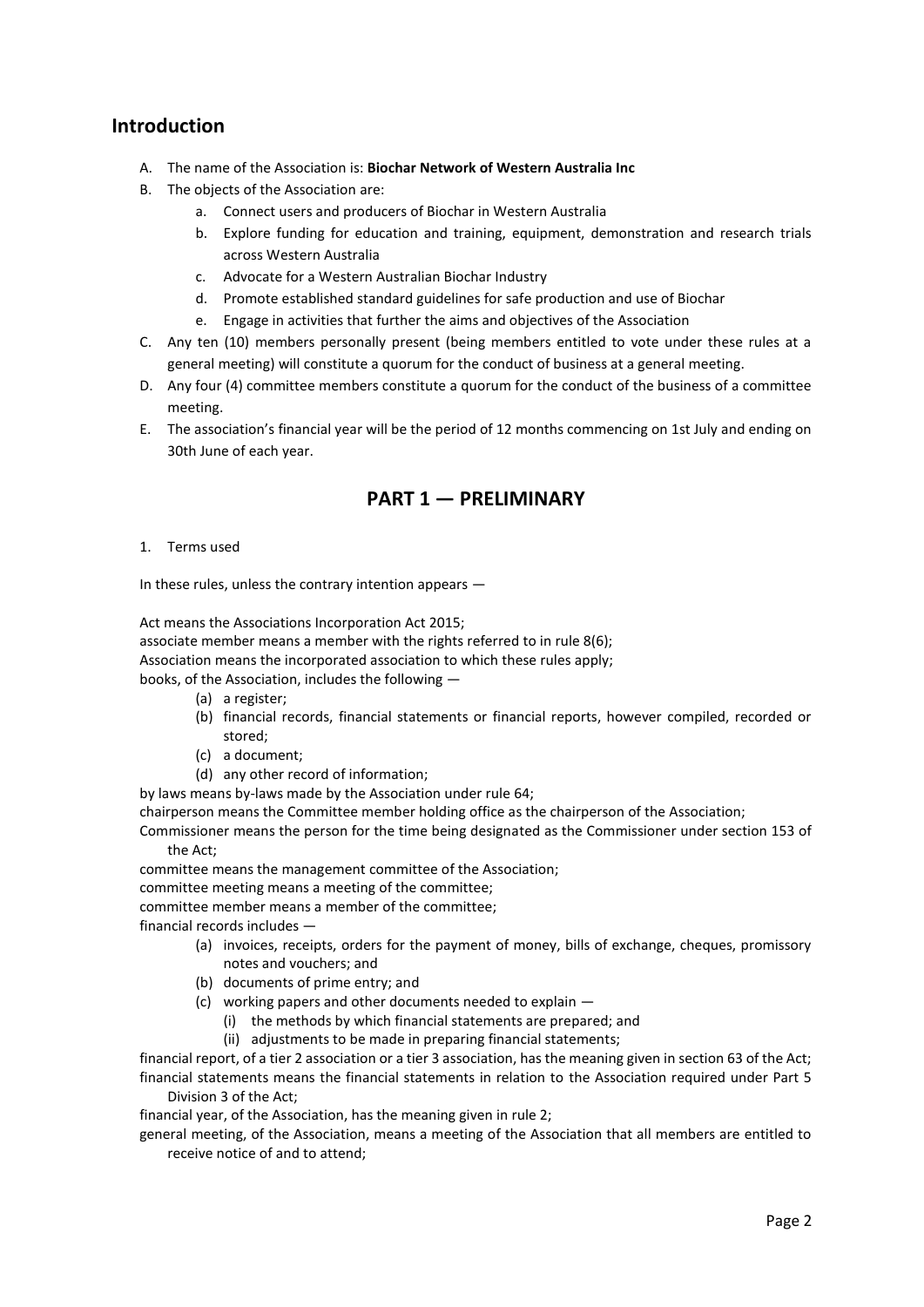- member means a person (including a body corporate) who is an ordinary member or an associate member of the Association;
- ordinary committee member means a committee member who is not an office holder of the Association under rule 27(3);

ordinary member means a member with the rights referred to in rule 8(5); register of members means the register of members referred to in section 53 of the Act; rules means these rules of the Association, as in force for the time being; secretary means the committee member holding office as the secretary of the Association; special general meeting means a general meeting of the Association other than the annual general meeting;

special resolution means a resolution passed by the members at a general meeting in accordance with section 51 of the Act;

subcommittee means a subcommittee appointed by the committee under rule 48(1)(a); tier 1 association means an incorporated association to which section 64(1) of the Act applies; tier 2 association means an incorporated association to which section 64(2) of the Act applies; tier 3 association means an incorporated association to which section 64(3) of the Act applies; treasurer means the committee member holding office as the treasurer of the Association.

- 2. Financial year
- (1) The first financial year of the Association is to be the period notified to the Commissioner under section 7(4)(e) or, if relevant, section 29(5)(e) of the Act.
- (2) Each subsequent financial year of the Association is the period of 12 months commencing at the termination of the first financial year or the anniversary of that termination.

### **PART 2 — ASSOCIATION TO BE NOT FOR PROFIT BODY**

- <span id="page-2-0"></span>1. Not-for-profit body
- (1) The property and income of the Association must be applied solely towards the promotion of the objects or purposes of the Association and no part of that property or income may be paid or otherwise distributed, directly or indirectly, to any member, except in good faith in the promotion of those objects or purposes.
- (2) A payment may be made to a member out of the funds of the Association only if it is authorised under subrule (3).
- (3) A payment to a member out of the funds of the Association is authorised if it is  $-$ 
	- (a) the payment in good faith to the member as reasonable remuneration for any services provided to the Association, or for goods supplied to the Association, in the ordinary course of business; or
	- (b) the payment of interest, on money borrowed by the Association from the member, at a rate not greater than the cash rate published from time to time by the Reserve Bank of Australia; or
	- (c) the payment of reasonable rent to the member for premises leased by the member to the Association; or
	- (d) the reimbursement of reasonable expenses properly incurred by the member on behalf of the Association.

### **PART 3 — MEMBERS**

<span id="page-2-1"></span>Act Requirements - Membership - Under sections 4 and 17 of the Act an association must always have at least 6 members with full voting rights.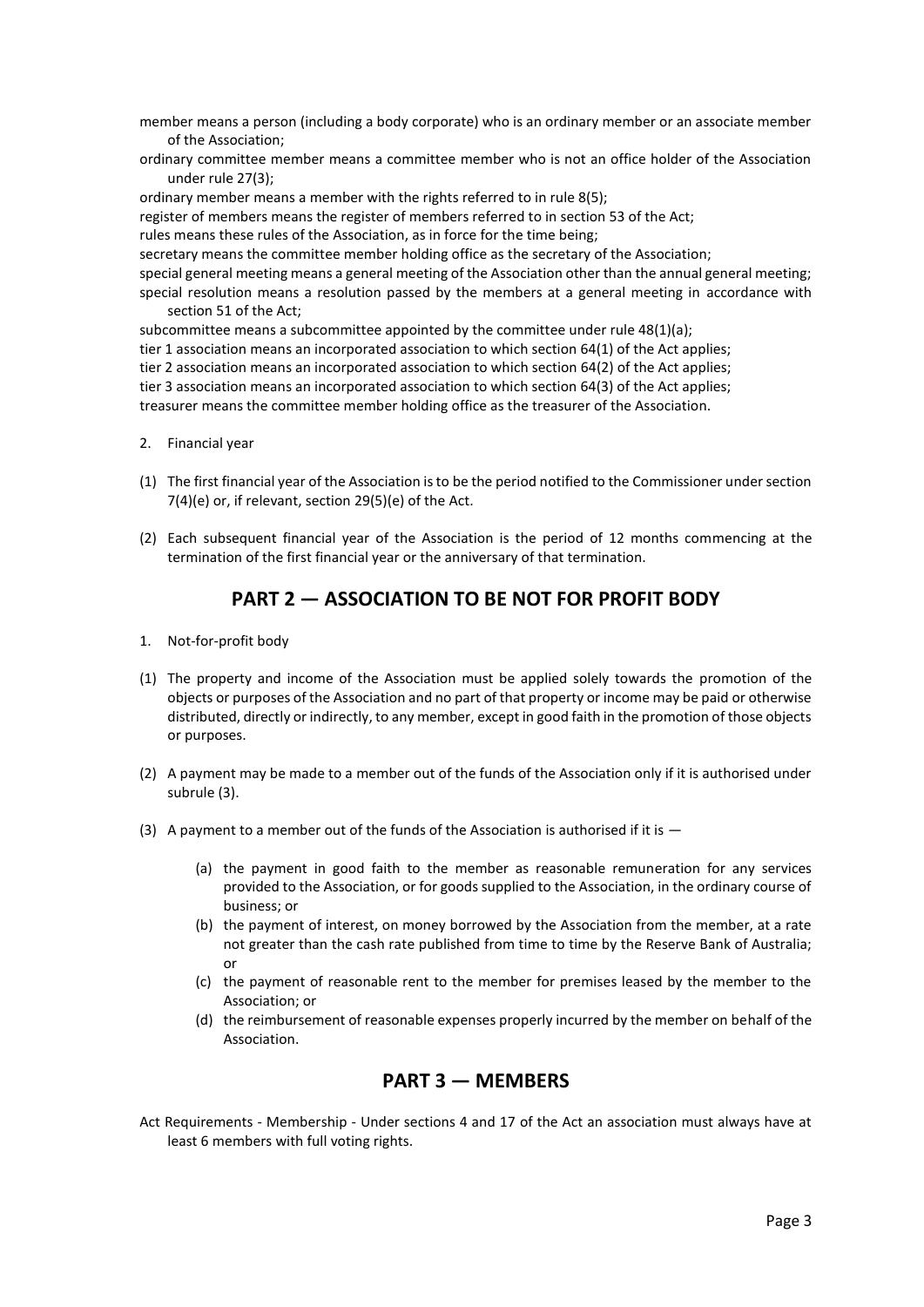Act Requirements – Liabilities of the association - Under section 19 of the Act a member of the management committee, trustee or a member of the association is not liable in respect of the liabilities of the association. This does not apply to liabilities incurred by or on behalf of the association prior to incorporation.

Division 1 — Membership

- 1. Eligibility for membership
	- (1) Any person who supports the objects or purposes of the Association is eligible to apply to become a member.
	- (2) An individual who has not reached the age of 15 years is not eligible to apply for a class of membership that confers full voting rights.
- 2. Applying for membership
	- (1) A person who wants to become a member must apply in writing to the Association.
	- (2) The application must bear the handwritten or digital signature of the applicant.
	- (3) The applicant must specify in the application the class of membership, if there is more than one, to which the application relates.
- 3. Dealing with membership applications
	- (1) The committee must consider each application for membership of the Association and decide whether to accept or reject the application.
	- (2) Subject to subrule (3), the committee must consider applications in the order in which they are received by the Association.
	- (3) The committee may delay its consideration of an application if the committee considers that any matter relating to the application needs to be clarified by the applicant or that the applicant needs to provide further information in support of the application.
	- (4) The committee must not accept an application unless the applicant
		- (a) is eligible under rule 4; and
		- (b) has applied under rule 5.
	- (5) The committee may reject an application even if the applicant
		- (a) is eligible under rule 4; and
		- (b) has applied under rule 5.
	- (6) The committee must notify the applicant of the committee's decision to accept or reject the application as soon as practicable after making the decision.
	- (7) If the committee rejects the application, the committee is not required to give the applicant its reasons for doing so.
- 4. Becoming a member

An applicant for membership of the Association becomes a member when —

- (a) the committee accepts the application; and
- (b) the applicant pays any membership fees payable to the Association under rule 12.
- (c) Becoming a member The applicant immediately becomes a member, when rule 7 has been fulfilled, and is entitled to exercise all the rights and privileges of membership, including the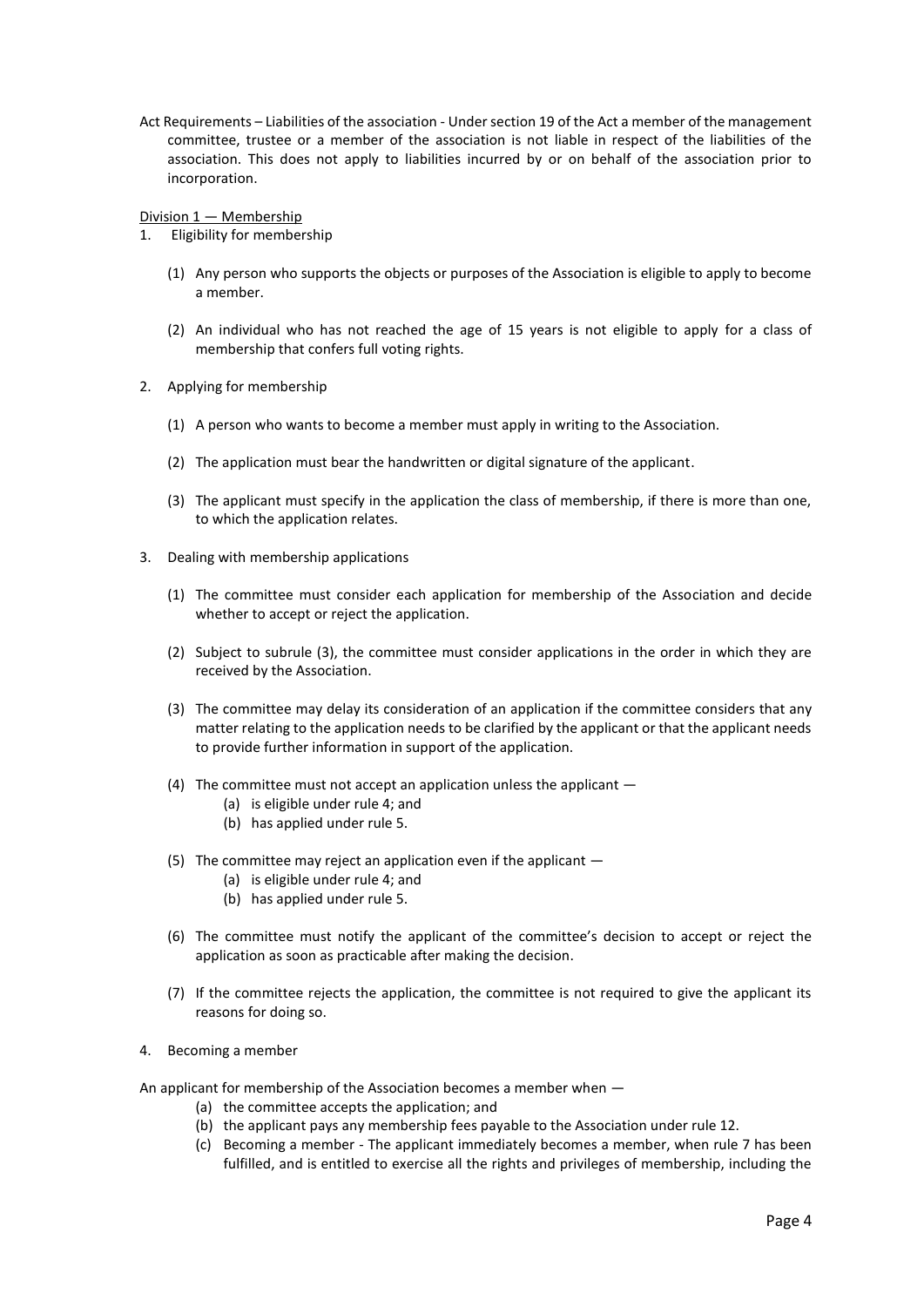right to vote (if applicable), and must comply with all of the obligations of membership under these rules.

(d) On becoming a fully paid up Member of the Association, the Member is to receive rules – section 36(1)(b) of the Act provides that the association must give each person who become a member of the association of copy of the rules in force at the time their membership commences.

*Format of rules provided - It is acceptable for the association to provide a copy of the rules to new members by electronic transmission or providing the details for the website whether the rules may be downloaded. A hard copy must be provided if the member requests that the rules be provided in that manner*.

- 5. Classes of membership
	- (1) The Association consists of ordinary members and any associate members provided for under subrule (2).
	- (2) The Association may have any class of associate membership approved by resolution at a general meeting, including junior membership, senior membership, honorary membership and life membership.
	- (3) An individual who has not reached the age of 15 years is only eligible to be an associate member.
	- (4) A person can only be an ordinary member or belong to one class of associate membership.
	- (5) An ordinary member has full voting rights and any other rights conferred on members by these rules or approved by resolution at a general meeting or determined by the committee.
	- (6) An associate member has the rights referred to in subrule (5) other than full voting rights.
	- (7) The number of members of any class is not limited unless otherwise approved by resolution at a general meeting.
- 6. When membership ceases
	- (1) A person ceases to be a member when any of the following takes place
		- (a) for a member who is an individual, the individual dies;
		- (b) for a member who is a body corporate, the body corporate is wound up;
		- (c) the person resigns from the Association under rule 10;
		- (d) the person is expelled from the Association under rule 15;
		- (e) the person ceases to be a member under rule 12(4).
	- (2) The secretary must keep a record, for at least one year after a person ceases to be a member, of
		- (a) the date on which the person ceased to be a member; and
		- (b) the reason why the person ceased to be a member.
- 7. Resignation

—

- (1) A member may resign from membership of the Association by giving written notice of the resignation to the secretary.
- (2) The resignation takes effect
	- (a) when the secretary receives the notice; or
	- (b) if a later time is stated in the notice, at that later time.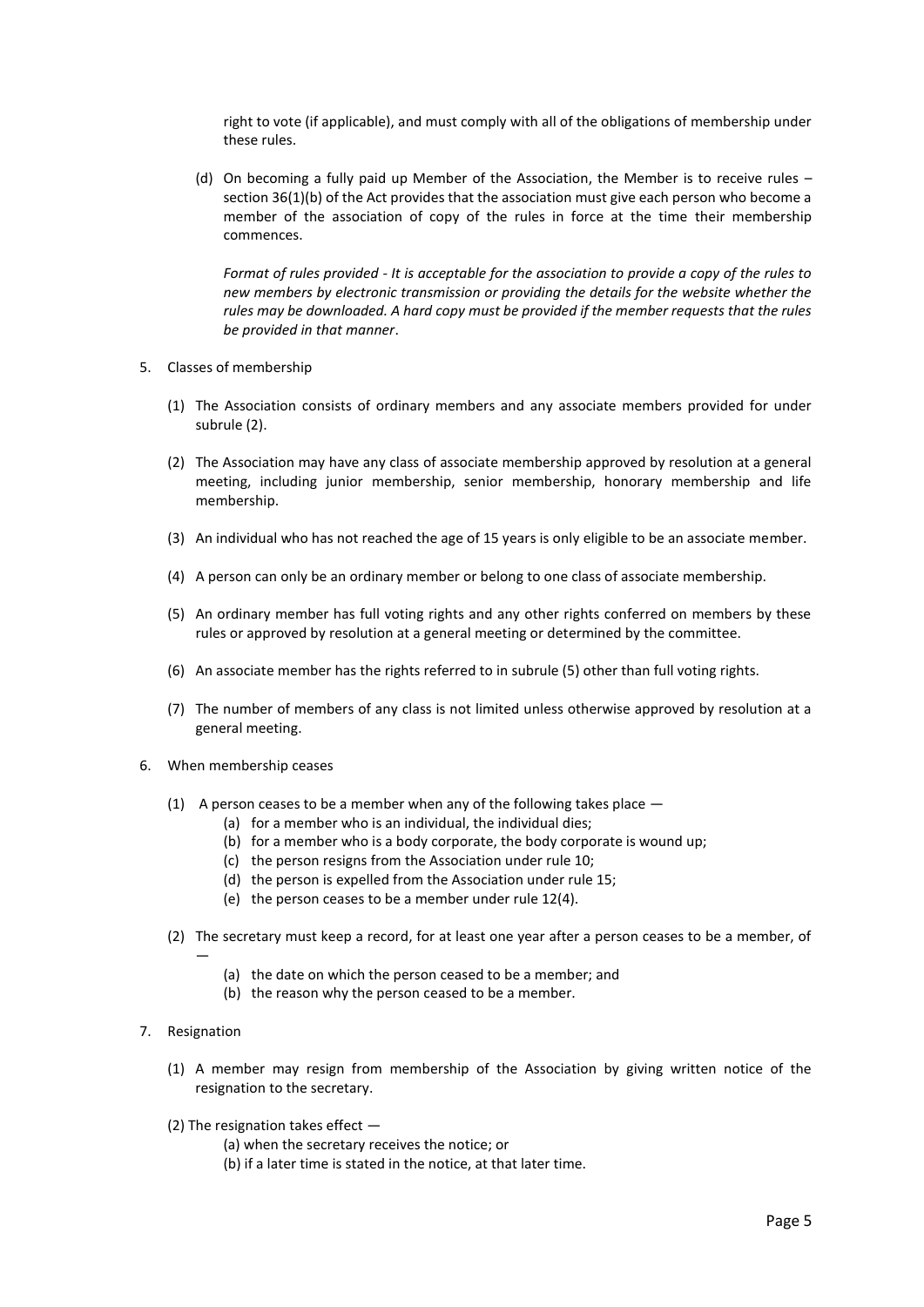- (3) A person who has resigned from membership of the Association remains liable for any fees that are owed to the Association (the owed amount) at the time of resignation.
- (4) The owed amount may be recovered by the Association in a court of competent jurisdiction as a debt due to the Association.
- 8. Rights not transferable

The rights of a member are not transferable and end when membership ceases.

Division 2 — Membership fees

- 1. Membership fees
- (1) The committee must determine the entrance fee (if any) and the annual membership fee (if any) to be paid for membership of the Association.
- (2) The fees determined under subrule (1) may be different for different classes of membership.
- (3) A member must pay the annual membership fee to the treasurer, or another person authorised by the committee to accept payments, by the date (the due date) determined by the committee.
- (4) If a member has not paid the annual membership fee within the period of 3 months after the due date, the member ceases to be a member on the expiry of that period.
- (5) If a person who has ceased to be a member under subrule (4) offers to pay the annual membership fee after the period referred to in that subrule has expired —
- (a) the committee may, at its discretion, accept that payment; and
- (b) if the payment is accepted, the person's membership is reinstated from the date the payment is accepted.

Division 3 — Register of members

1. Register of members

(1) The secretary, or another person authorised by the committee, is responsible for the requirements imposed on the Association under section 53 of the Act to maintain the register of members and record in that register any change in the membership of the Association.

(2) In addition to the matters referred to in section 53(2) of the Act, the register of members must include the class of membership (if applicable) to which each member belongs and the date on which each member becomes a member.

(3) The register of members must be kept at the secretary's place of residence, or at another place determined by the committee.

(4) A member who wishes to inspect the register of members must contact the secretary to make the necessary arrangements.

 $(5)$  If —

(a) a member inspecting the register of members wishes to make a copy of, or take an extract from, the register under section 54(2) of the Act; or

(b) a member makes a written request under section 56(1) of the Act to be provided with a copy of the register of members, the committee may require the member to provide a statutory declaration setting out the purpose for which the copy or extract is required and declaring that the purpose is connected with the affairs of the Association.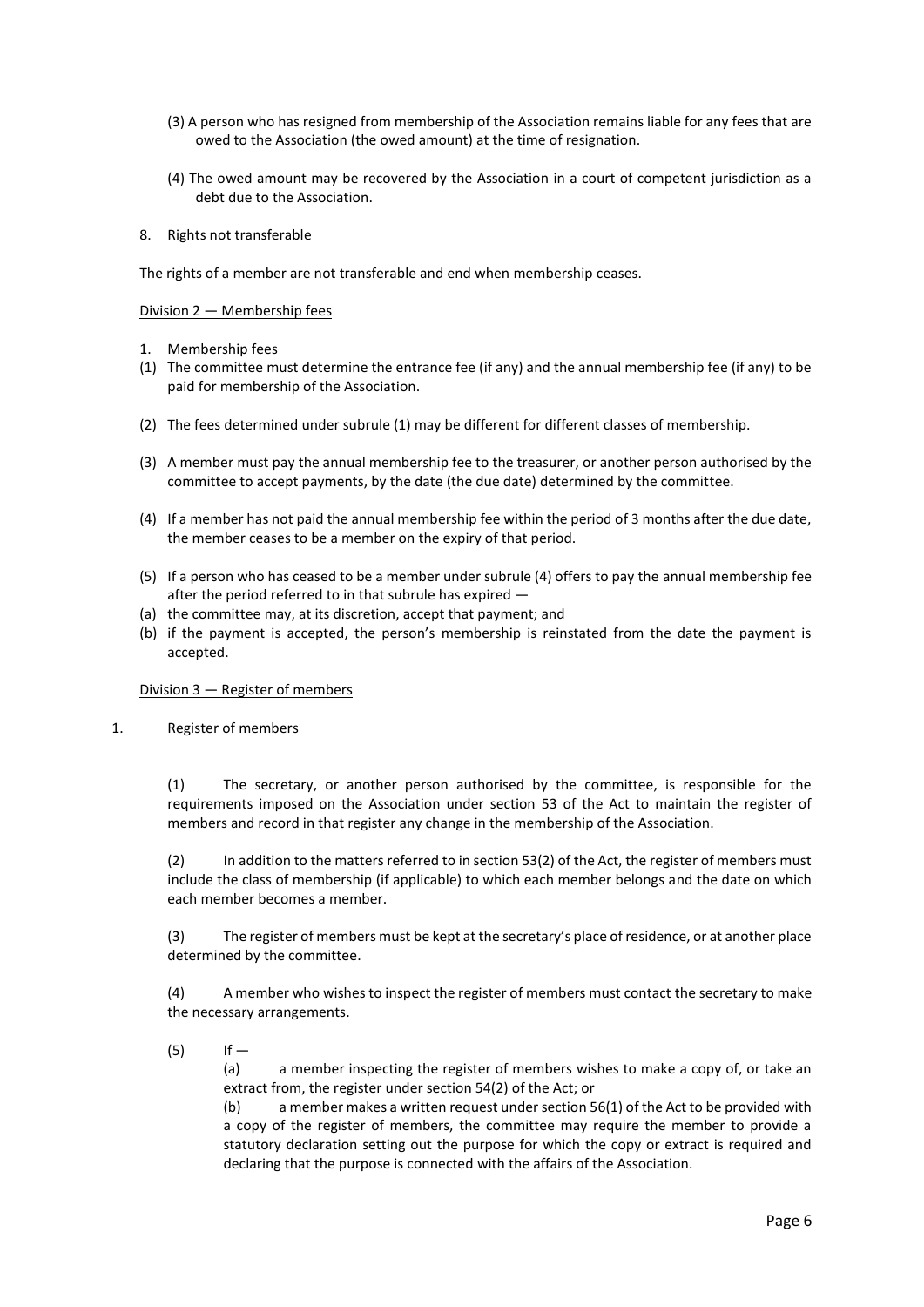### **PART 4 — DISCIPLINARY ACTION, DISPUTES AND MEDIATION**

#### <span id="page-6-0"></span>Division 1 — Term used

1. Term used: member

In this Part —

member, in relation to a member who is expelled from the Association, includes former member.

#### Division 2 — Disciplinary action

#### 2. Suspension or expulsion

(1) The committee may decide to suspend a member's membership or to expel a member from the Association if —

- (a) the member contravenes any of these rules; or
- (b) the member acts detrimentally to the interests of the Association.

(2) The secretary must give the member written notice of the proposed suspension or expulsion at least 28 days before the committee meeting at which the proposal is to be considered by the committee.

- (3) The notice given to the member must state
	- (a) when and where the committee meeting is to be held; and
	- (b) the grounds on which the proposed suspension or expulsion is based; and
	- (c) that the member, or the member's representative, may attend the meeting and will be given a reasonable opportunity to make written or oral (or both written and oral) submissions to the committee about the proposed suspension or expulsion;
- (4) At the committee meeting, the committee must
	- (a) give the member, or the member's representative, a reasonable opportunity to make written or oral (or both written and oral) submissions to the committee about the proposed suspension or expulsion; and
	- (b) give due consideration to any submissions so made; and
	- (c) decide
		- (i) whether or not to suspend the member's membership and, if the decision is to suspend the membership, the period of suspension; or
		- (ii) whether or not to expel the member from the Association.
- (5) A decision of the committee to suspend the member's membership or to expel the member from the Association takes immediate effect.
- (6) The committee must give the member written notice of the committee's decision, and the reasons for the decision, within 7 days after the committee meeting at which the decision is made.
- (7) A member whose membership is suspended or who is expelled from the Association may, within 14 days after receiving notice of the Committee's decision under subrule (6), give written notice to the secretary requesting the appointment of a mediator under rule 23.
- (8) If notice is given under subrule (7), the member who gives the notice and the committee are the parties to the mediation.
- 3. Consequences of suspension
	- $(1)$  During the period a member's membership is suspended, the member  $-$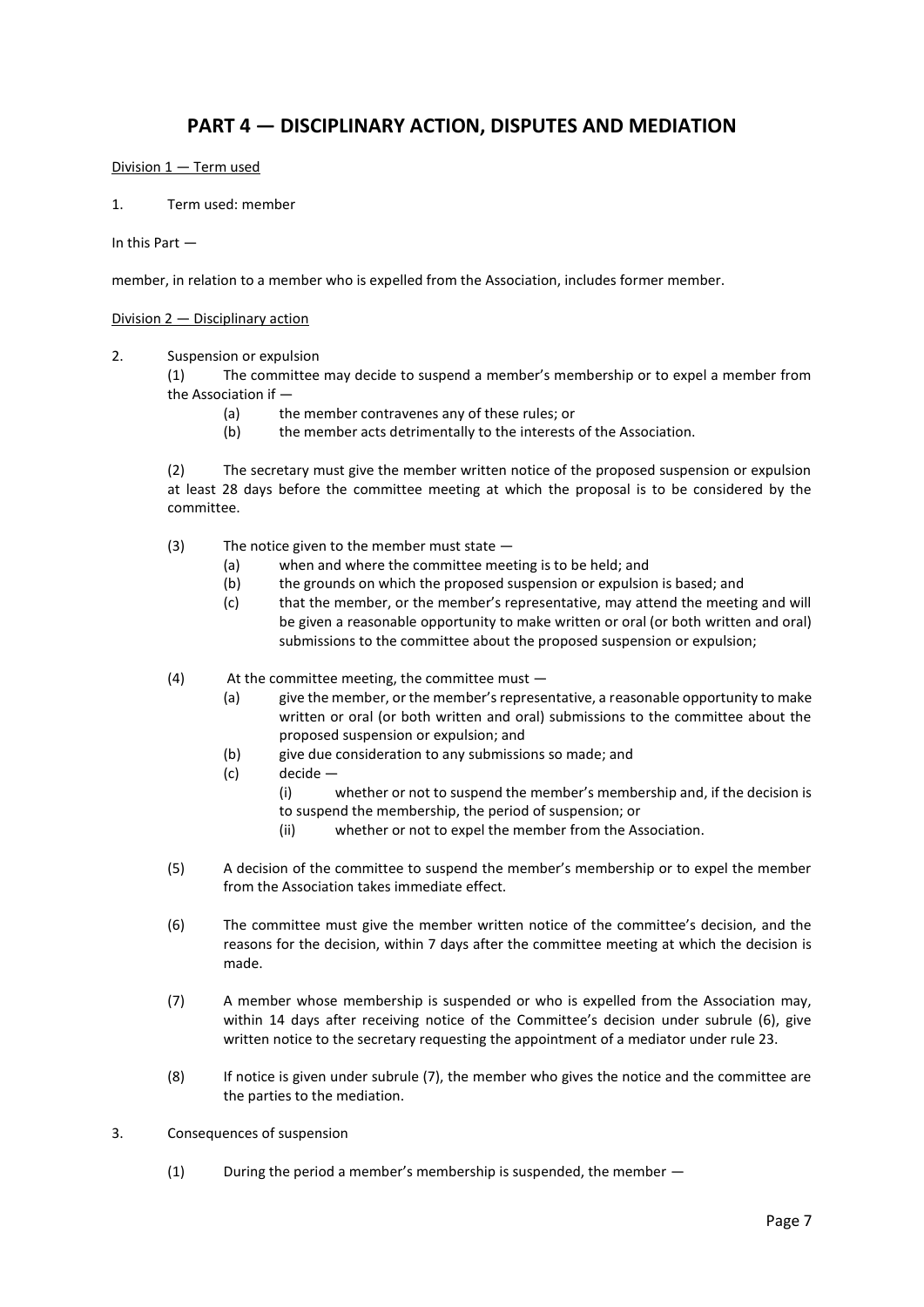(a) loses any rights (including voting rights) arising as a result of membership; and

(b) is not entitled to a refund, rebate, relief or credit for membership fees paid, or payable, to the Association.

- (2) When a member's membership is suspended, the secretary must record in the register of members —
	- (a) that the member's membership is suspended; and
	- (b) the date on which the suspension takes effect; and
	- (c) the period of the suspension.
- (3) When the period of the suspension ends, the secretary must record in the register of members that the member's membership is no longer suspended.

Division 3 — Resolving disputes

4. Terms used

In this Division —

grievance procedure means the procedures set out in this Division; party to a dispute includes a person –

- (a) who is a party to the dispute; and
- (b) who ceases to be a member within 6 months before the dispute has come to the attention of each party to the dispute.
- 5. Application of Division

The procedure set out in this Division (the grievance procedure) applies to disputes —

- (a) between members; or
- (b) between one or more members and the Association.
- 6. Parties to attempt to resolve dispute

The parties to a dispute must attempt to resolve the dispute between themselves within 14 days after the dispute has come to the attention of each party.

7. How grievance procedure is started

(1) If the parties to a dispute are unable to resolve the dispute between themselves within the time required by rule 19, any party to the dispute may start the grievance procedure by giving written notice to the secretary of —

- (a) the parties to the dispute; and
- (b) the matters that are the subject of the dispute.

(2) Within 28 days after the secretary is given the notice, a committee meeting must be convened to consider and determine the dispute.

(3) The secretary must give each party to the dispute written notice of the committee meeting at which the dispute is to be considered and determined at least 7 days before the meeting is held.

- (4) The notice given to each party to the dispute must state
	- (a) when and where the committee meeting is to be held; and
	- (b) that the party, or the party's representative, may attend the meeting and will be given a reasonable opportunity to make written or oral (or both written and oral) submissions to the committee about the dispute.
- $(5)$  If —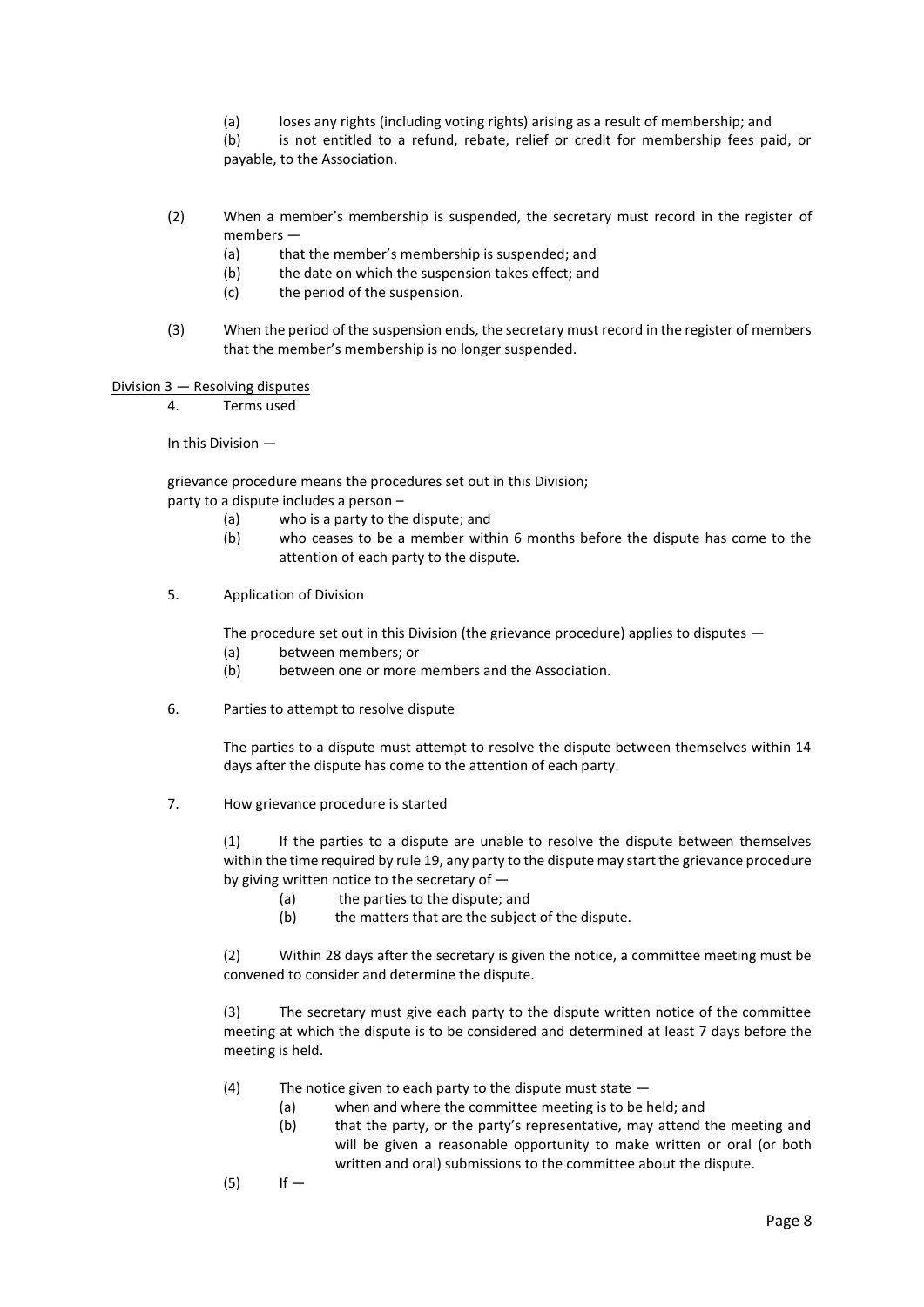- (a) the dispute is between one or more members and the Association; and
- (b) any party to the dispute gives written notice to the secretary stating that the party —
- (i) does not agree to the dispute being determined by the committee; and
- (ii) requests the appointment of a mediator under rule 23, the committee must not determine the dispute.
- 8. Determination of dispute by committee
	- (1) At the committee meeting at which a dispute is to be considered and determined, the committee must —

(a) give each party to the dispute, or the party's representative, a reasonable opportunity to make written or oral (or both written and oral) submissions to the committee about the dispute; and

- (b) give due consideration to any submissions so made; and
- (c) determine the dispute.
- (2) The committee must give each party to the dispute written notice of the committee's determination, and the reasons for the determination, within 7 days after the committee meeting at which the determination is made.
- (3) A party to the dispute may, within 14 days after receiving notice of the committee's determination under subrule (1)(c), give written notice to the secretary requesting the appointment of a mediator under rule 23.
- (4) If notice is given under subrule (3), each party to the dispute is a party to the mediation.

#### Division 4 — Mediation

- 1. Application of Division
	- (1) This Division applies if written notice has been given to the secretary requesting the appointment of a mediator —
		- (a) by a member under rule 15(7); or
		- (b) by a party to a dispute under rule  $20(5)(b)(ii)$  or  $21(3)$ .
	- (2) If this Division applies, a mediator must be chosen or appointed under rule 23.
- 2. Appointment of mediator
	- (1) The mediator must be a person chosen
		- (a) if the appointment of a mediator was requested by a member under rule 15(7) — by agreement between the Member and the committee; or
		- (b) if the appointment of a mediator was requested by a party to a dispute under rule 20(5)(b)(ii) or 21(3)  $-$  by agreement between the parties to the dispute.
	- (2) If there is no agreement for the purposes of subrule (1)(a) or (b), then, subject to subrules (3) and (4), the committee must appoint the mediator.
	- (3) The person appointed as mediator by the committee must be a person who acts as a mediator for another not-for-profit body, such as a community legal centre, if the appointment of a mediator was requested by  $-$ 
		- (a) a member under rule 15(7); or
		- (b) a party to a dispute under rule 20(5)(b)(ii); or
		- (c) a party to a dispute under rule 21(3) and the dispute is between one or more members and the Association.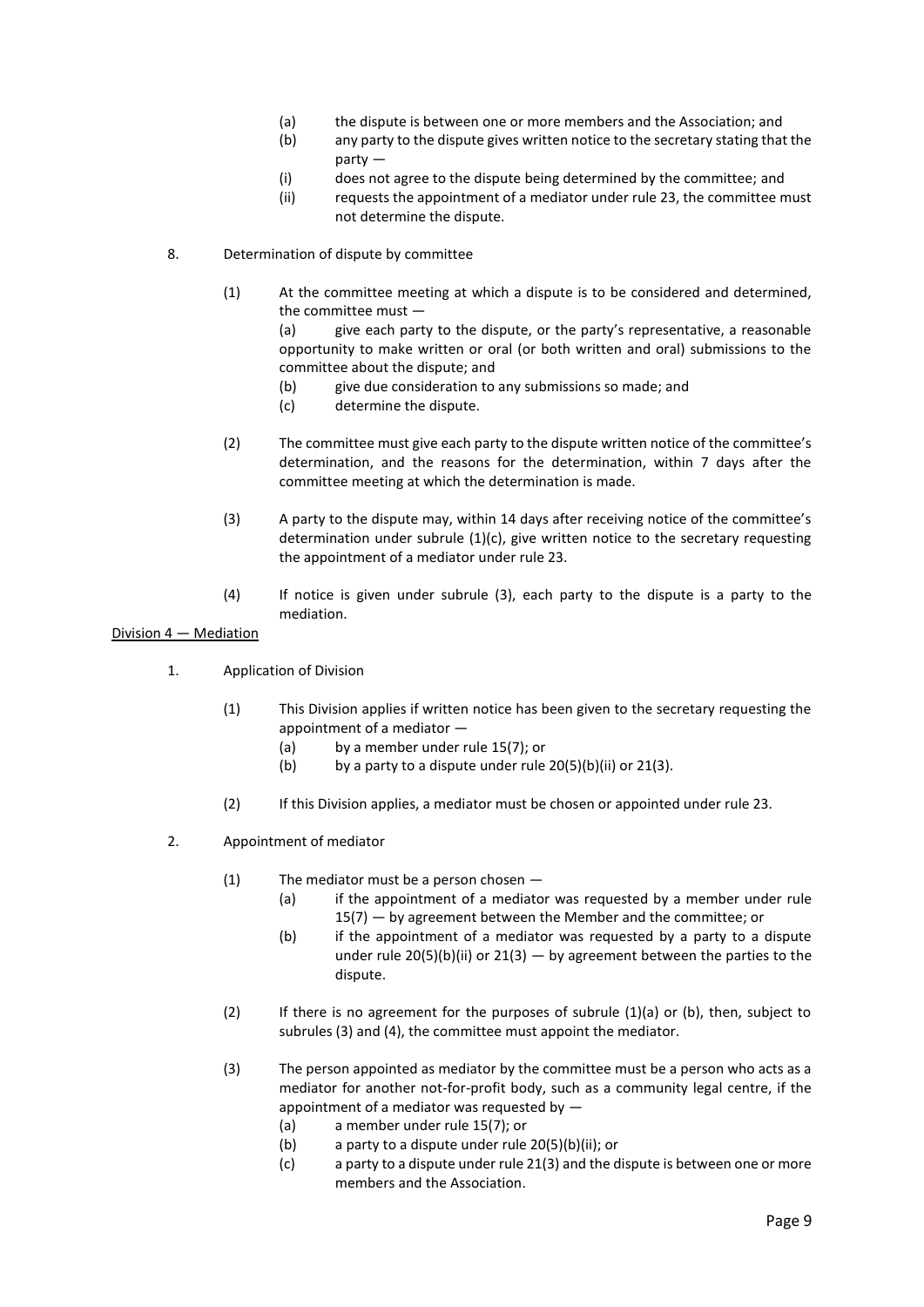- (4) The person appointed as mediator by the committee may be a member or former member of the Association but must not —
	- (a) have a personal interest in the matter that is the subject of the mediation;

or

(b) be biased in favour of or against any party to the mediation.

#### 3. Mediation process

- (1) The parties to the mediation must attempt in good faith to settle the matter that is the subject of the mediation.
- (2) Each party to the mediation must give the mediator a written statement of the issues that need to be considered at the mediation at least 5 days before the mediation takes place.
- (3) In conducting the mediation, the mediator must
	- (a) give each party to the mediation every opportunity to be heard; and
	- (b) allow each party to the mediation to give due consideration to any written statement given by another party; and
	- (c) ensure that natural justice is given to the parties to the mediation throughout the mediation process.
- (4) The mediator cannot determine the matter that is the subject of the mediation.
- (5) The mediation must be confidential, and any information given at the mediation cannot be used in any other proceedings that take place in relation to the matter that is the subject of the mediation.
- (6) The costs of the mediation are to be paid by the party or parties to the mediation that requested the appointment of the mediator.
- 4. If mediation results in decision to suspend or expel being revoked
	- $If -$
	- (a) mediation takes place because a member whose membership is suspended or who is expelled from the Association gives notice under rule 15(7); and
	- (b) as the result of the mediation, the decision to suspend the member's membership or expel the member is revoked, that revocation does not affect the validity of any decision made at a committee meeting or general meeting during the period of suspension or expulsion.

### **PART 5 — COMMITTEE**

#### <span id="page-9-0"></span>Division 1 — Powers of Committee

- 1. Committee
	- (1) The committee members are the persons who, as the management committee of the Association, have the power to manage the affairs of the Association.
	- (2) Subject to the Act, these rules, the by-laws (if any) and any resolution passed at a general meeting, the committee has power to do all things necessary or convenient to be done for the proper management of the affairs of the Association.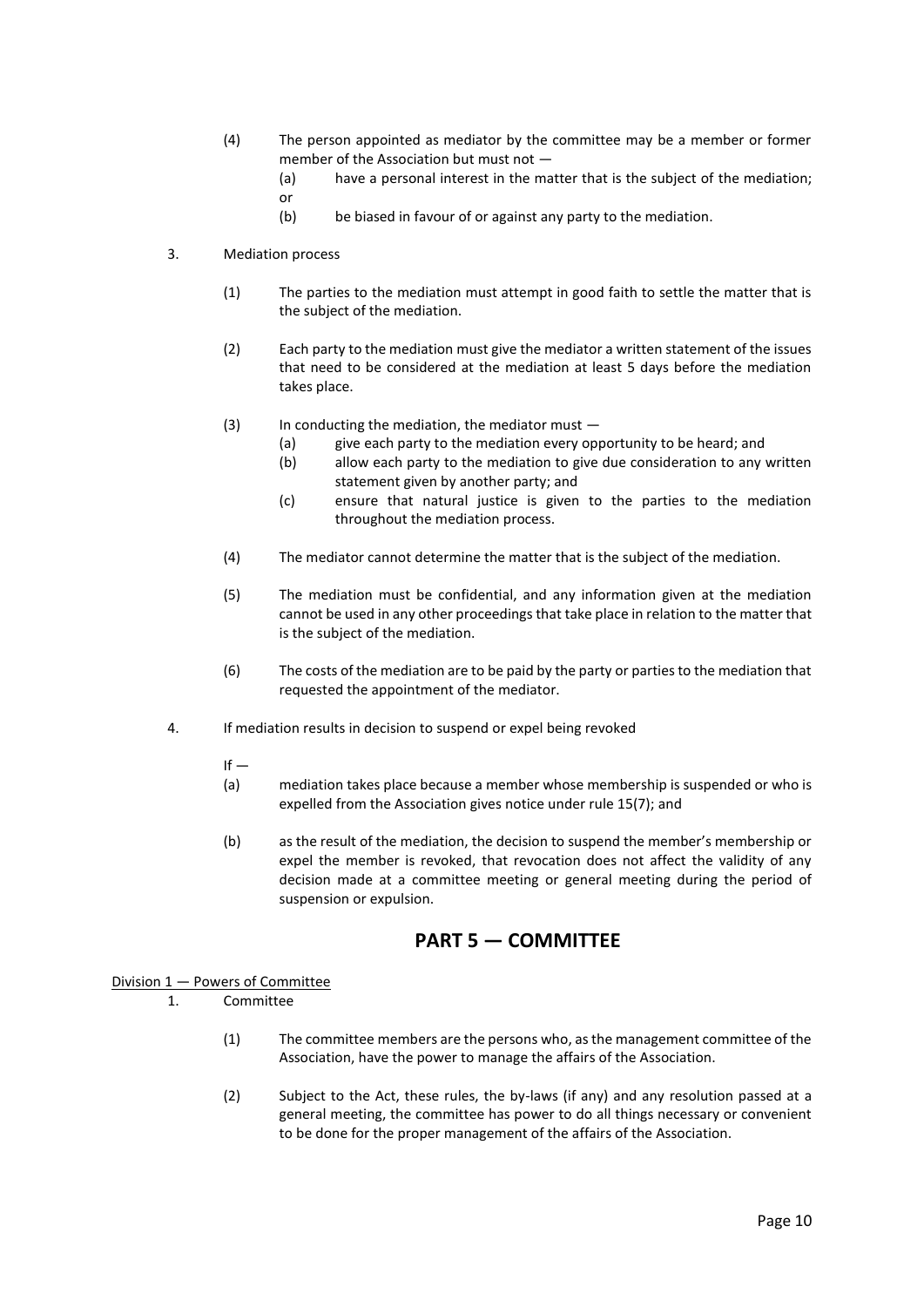(3) The committee must take all reasonable steps to ensure that the Association complies with the Act, these rules and the by-laws (if any).

#### Division 2 — Composition of Committee and duties of members

2. Committee members

- (1) The committee members consist of
	- (a) the office holders of the Association; and
	- (b) at least one ordinary committee member.
- (2) The committee must determine the maximum number of members who may be ordinary committee members.
- (3) The following are the office holders of the Association
	- (a) the chairperson;
	- (b) the deputy chairperson;
	- (c) the secretary;
	- (d) the treasurer.
- (4) A person may be a committee member if the person is  $-$ 
	- (a) an individual who has reached 18 years of age; and
	- (b) an ordinary member.
- (5) A person must not hold 2 or more of the offices mentioned in subrule (3) at the same time.
- 3. Chairperson
	- (1) It is the duty of the chairperson to consult with the secretary regarding the business to be conducted at each committee meeting and general meeting.
	- (2) The chairperson has the powers and duties relating to convening and presiding at committee meetings and presiding at general meetings provided for in these rules.
- 4. Secretary

The Secretary has the following duties —

- (a) dealing with the Association's correspondence;
- (b) consulting with the chairperson regarding the business to be conducted at each committee meeting and general meeting;
- (c) preparing the notices required for meetings and for the business to be conducted at meetings;
- (d) unless another member is authorised by the committee to do so, maintaining on behalf of the Association the register of members, and recording in the register any changes in the membership, as required under section 53(1) of the Act;
- (e) maintaining on behalf of the Association an up-to-date copy of these rules, as required under section 35(1) of the Act;
- (f) unless another member is authorised by the committee to do so, maintaining on behalf of the Association a record of committee members and other persons authorised to act on behalf of the Association, as required under section 58(2) of the Act;
- (g) ensuring the safe custody of the books of the Association, other than the financial records, financial statements and financial reports, as applicable to the Association;
- (h) maintaining full and accurate minutes of committee meetings and general meetings;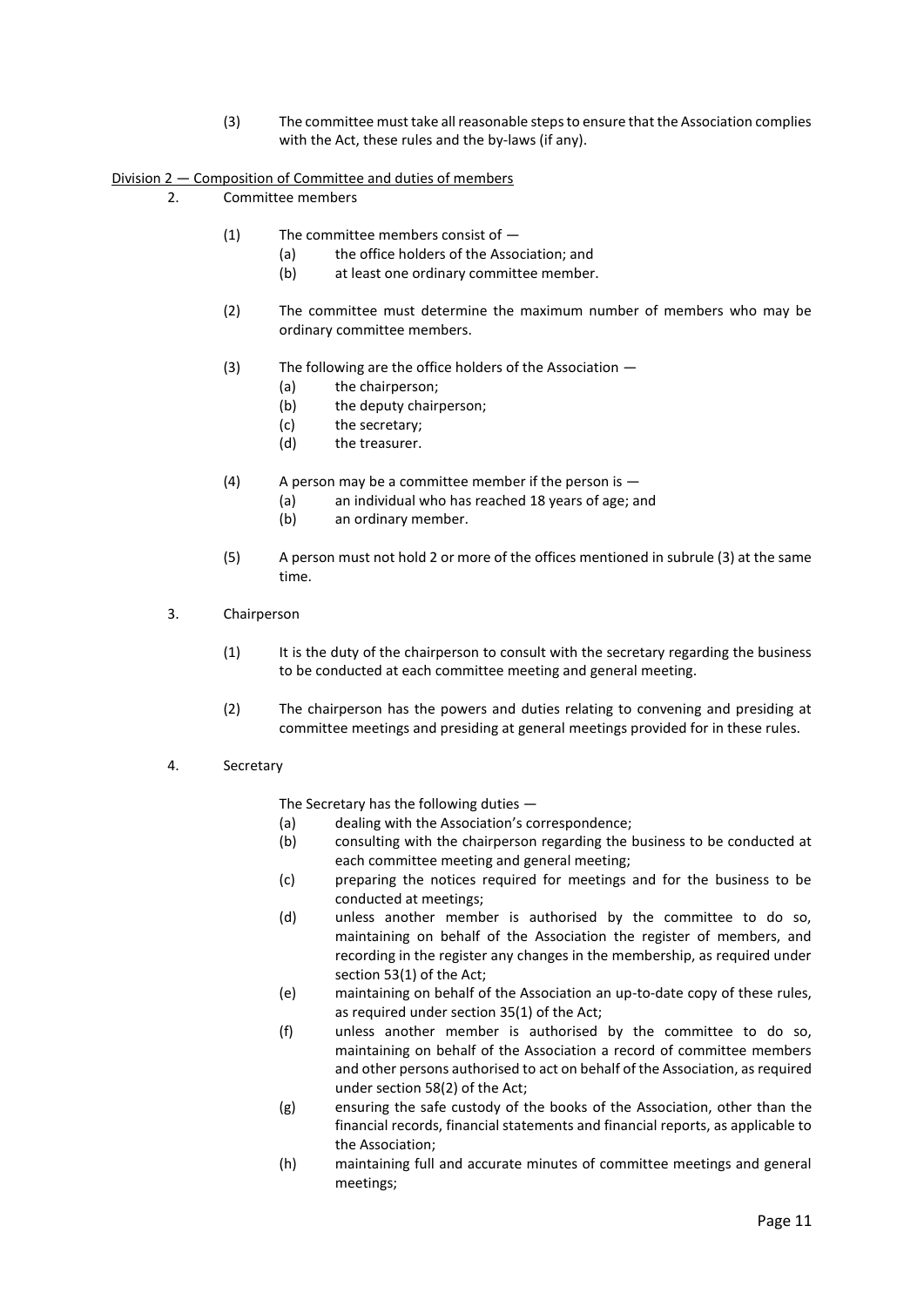- (i) carrying out any other duty given to the secretary under these rules or by the committee.
- 5. Treasurer

The treasurer has the following duties —

- (a) ensuring that any amounts payable to the Association are collected and issuing receipts for those amounts in the Association's name;
- (b) ensuring that any amounts paid to the Association are credited to the appropriate account of the Association, as directed by the committee;
- (c) ensuring that any payments to be made by the Association that have been authorised by the committee or at a general meeting are made on time;
- (d) ensuring that the Association complies with the relevant requirements of Part 5 of the Act;
- (e) ensuring the safe custody of the Association's financial records, financial statements and financial reports, as applicable to the Association;
- (f) if the Association is a tier 1 association, coordinating the preparation of the Association's financial statements before their submission to the Association's annual general meeting;
- (g) if the Association is a tier 2 association or tier 3 association, coordinating the preparation of the Association's financial report before its submission to the Association's annual general meeting;
- (h) providing any assistance required by an auditor or reviewer conducting an audit or review of the Association's financial statements or financial report under Part 5 Division 5 of the Act;
- (i) carrying out any other duty given to the treasurer under these rules or by the committee.

#### Division 3 — Election of committee members and tenure of office

1. How members become Committee members

A member becomes a committee member if the member —

- (a) is elected to the committee at a general meeting; or
- (b) is appointed to the committee by the committee to fill a casual vacancy under rule 38.
- 2. Nomination of committee members
	- (1) At least 42 days before an annual general meeting, the secretary must send written notice to all the members —
		- (a) calling for nominations for election to the committee; and
		- (b) stating the date by which nominations must be received by the secretary to comply with subrule (2).
	- (2) A member who wishes to be considered for election to the committee at the annual general meeting must nominate for election by sending written notice of the nomination to the secretary at least 28 days before the annual general meeting.
	- (3) The written notice must include a statement by another member in support of the nomination.
	- (4) A member may nominate for one specified position of office holder of the Association or to be an ordinary committee member.
	- (5) A member whose nomination does not comply with this rule is not eligible for election to the committee unless the member is nominated under rule 33(2) or 34(2)(b).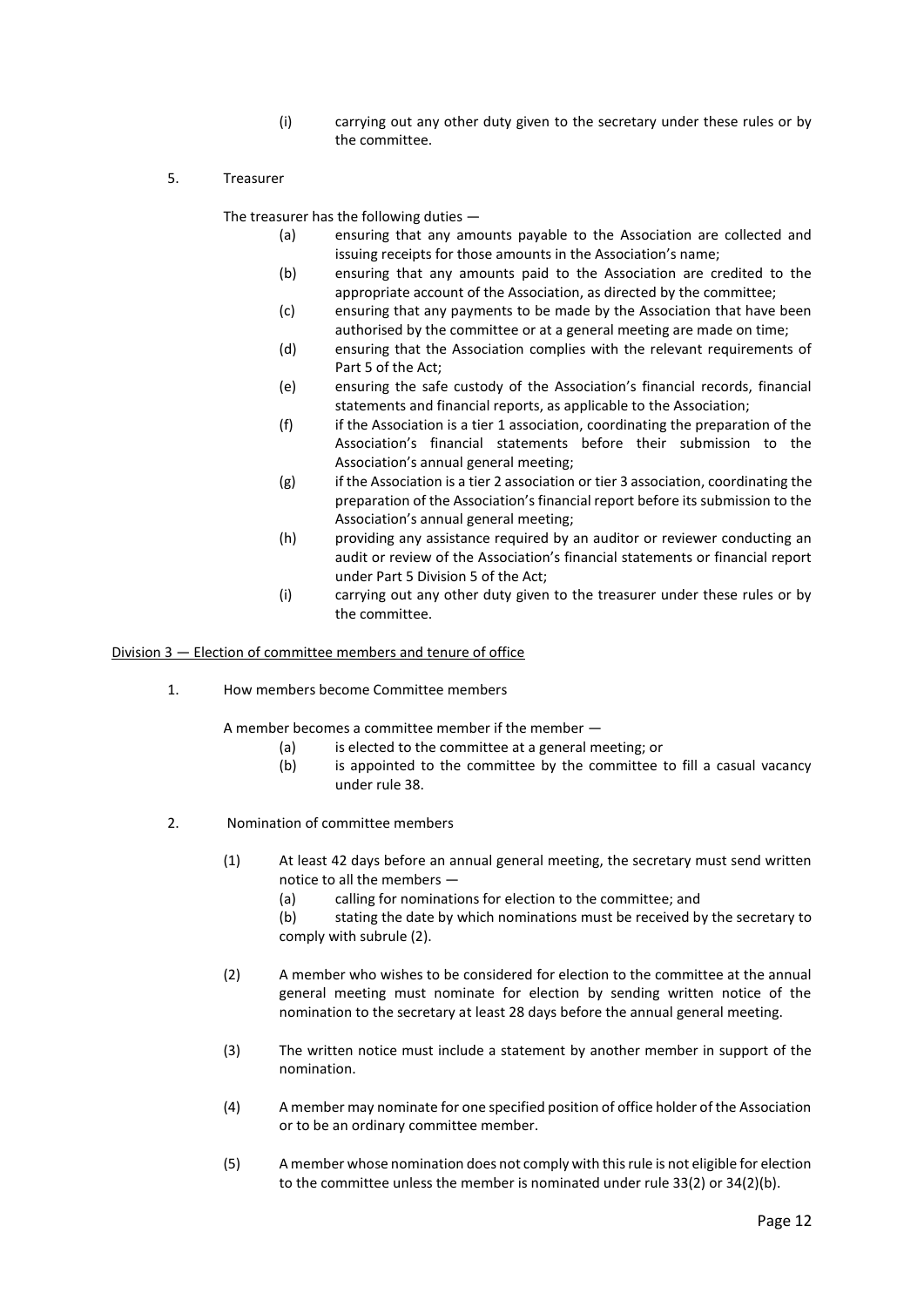- 3. Election of office holders
	- (1) At the annual general meeting, a separate election must be held for each position of office holder of the Association.
	- (2) If there is no nomination for a position, the chairperson of the meeting may call for nominations from the ordinary members at the meeting.
	- (3) If only one member has nominated for a position, the chairperson of the meeting must declare the Member elected to the position.
	- (4) If more than one member has nominated for a position, the ordinary members at the meeting must vote in accordance with procedures that have been determined by the committee to decide who is to be elected to the position.
	- (5) Each ordinary member present at the meeting may vote for one member who has nominated for the position.
	- (6) A member who has nominated for the position may vote for himself or herself.
	- (7) On the member's election, the new chairperson of the Association may take over as the chairperson of the meeting.
- 4. Election of ordinary committee members
	- (1) At the annual general meeting, the Association must decide by resolution the number of ordinary committee members (if any) to hold office for the next year.
	- (2) If the number of members nominating for the position of ordinary committee member is not greater than the number to be elected, the chairperson of the meeting
		- (a) must declare each of those members to be elected to the position; and
		- (b) may call for further nominations from the ordinary members at the meeting to fill any positions remaining unfilled after the elections under paragraph (a).
	- $(3)$  If
		- (a) the number of members nominating for the position of ordinary committee member is greater than the number to be elected; or
		- (b) the number of members nominating under subrule (2)(b) is greater than the number of positions remaining unfilled,

the ordinary members at the meeting must vote in accordance with procedures that have been determined by the committee to decide the members who are to be elected to the position of ordinary committee member.

- (4) A member who has nominated for the position of ordinary committee member may vote in accordance with that nomination.
- 5. Term of office
	- (1) The term of office of a committee member begins when the member  $-$ 
		- (a) is elected at an annual general meeting or under subrule 36(3)(b); or
		- (b) is appointed to fill a casual vacancy under rule 38.
	- (2) Subject to rule 37, a committee member holds office until the positions on the committee are declared vacant at the next annual general meeting.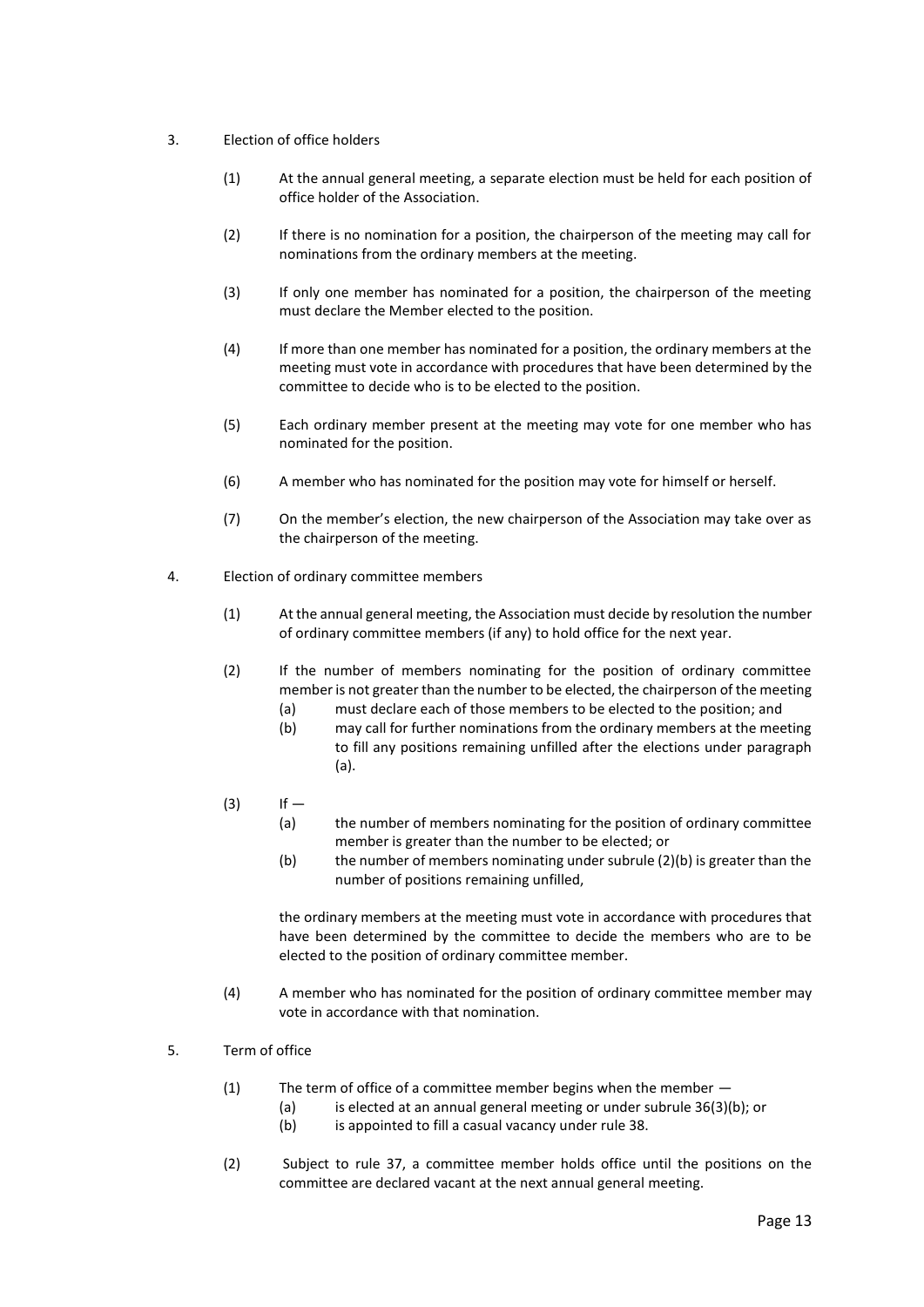- (3) A committee member may be re-elected.
- 6. Resignation and removal from office

(1) A committee member may resign from the committee by written notice given to the secretary or, if the resigning member is the secretary, given to the chairperson.

- $(2)$  The resignation takes effect  $-$ 
	- (a) when the notice is received by the secretary or chairperson; or
	- (b) if a later time is stated in the notice, at the later time.
- (3) At a general meeting, the Association may by resolution
	- (a) remove a committee member from office; and
	- (b) elect a member who is eligible under rule 27(4) to fill the vacant position.
- (4) A committee member who is the subject of a proposed resolution under subrule (3)(a) may make written representations (of a reasonable length) to the secretary or chairperson and may ask that the representations be provided to the members.
- (5) The secretary or chairperson may give a copy of the representations to each member or, if they are not so given, the committee member may require them to be read out at the general meeting at which the resolution is to be considered.
- 7. When membership of committee ceases

A person ceases to be a committee member if the person —

- (a) dies or otherwise ceases to be a member; or
- (b) resigns from the committee or is removed from office under rule 36; or

(c) becomes ineligible to accept an appointment or act as a committee member under section 39 of the Act;

(d) becomes permanently unable to act as a committee member because of a mental or physical disability; or

(e) fails to attend 3 consecutive Committee meetings, of which the person has been given notice, without having notified the Committee that the person will be unable to attend.

8. Filling casual vacancies

(1) The committee may appoint a member who is eligible under rule 27(4) to fill a position on the committee that —

- (a) has become vacant under rule 37; or
- (b) was not filled by election at the most recent annual general meeting or under rule 36(3)(b).
- (2) If the position of secretary becomes vacant, the committee must appoint a member who is eligible under rule 27(4) to fill the position within 14 days after the vacancy arises.
- (3) Subject to the requirement for a quorum under rule 45, the committee may continue to act despite any vacancy in its membership.
- (4) If there are fewer committee members than required for a quorum under rule 45, the committee may act only for the purpose of —
	- (a) appointing committee members under this rule; or
	- (b) convening a general meeting.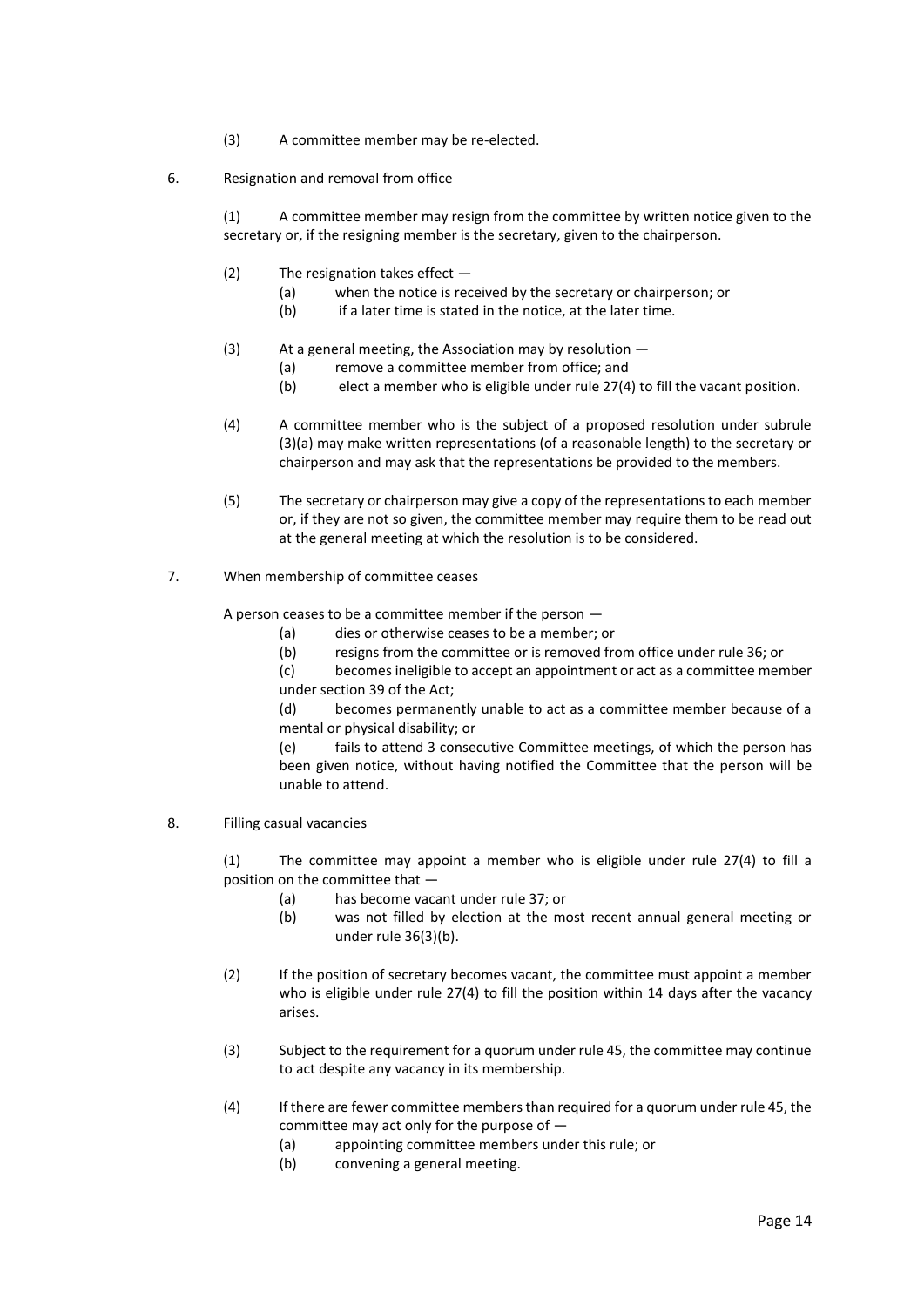#### 9. Validity of acts

The acts of a committee or subcommittee, or of a committee member or member of a subcommittee, are valid despite any defect that may afterwards be discovered in the election, appointment or qualification of a committee member or member of a subcommittee.

- 10. Payments to committee members
	- $(1)$  In this rule committee member includes a member of a subcommittee; committee meeting includes a meeting of a subcommittee.
	- (2) A committee member is entitled to be paid out of the funds of the Association for any out-of-pocket expenses for travel and accommodation properly incurred —
		- (a) in attending a committee meeting or
		- (b) in attending a general meeting; or
		- (c) otherwise in connection with the Association's business.

#### Division 4 — Committee meetings

- 1. Committee meetings
	- (1) The committee must meet at least 3 times in each year on the dates and at the times and places determined by the committee.
	- (2) The date, time and place of the first committee meeting must be determined by the committee members as soon as practicable after the annual general meeting at which the committee members are elected.
	- (3) Special committee meetings may be convened by the chairperson or any 2 committee members.
- 2. Notice of committee meetings
	- (1) Notice of each committee meeting must be given to each committee member at least 48 hours before the time of the meeting.
	- (2) The notice must state the date, time and place of the meeting and must describe the general nature of the business to be conducted at the meeting.
	- (3) Unless subrule (4) applies, the only business that may be conducted at the meeting is the business described in the notice.
	- (4) Urgent business that has not been described in the notice may be conducted at the meeting if the committee members at the meeting unanimously agree to treat that business as urgent.
- 3. Procedure and order of business
	- (1) The chairperson or, in the chairperson's absence, the deputy-chairperson must preside as chairperson of each committee meeting.
	- (2) If the chairperson and deputy chairperson are absent or are unwilling to act as chairperson of a meeting, the committee members at the meeting must choose one of them to act as chairperson of the meeting.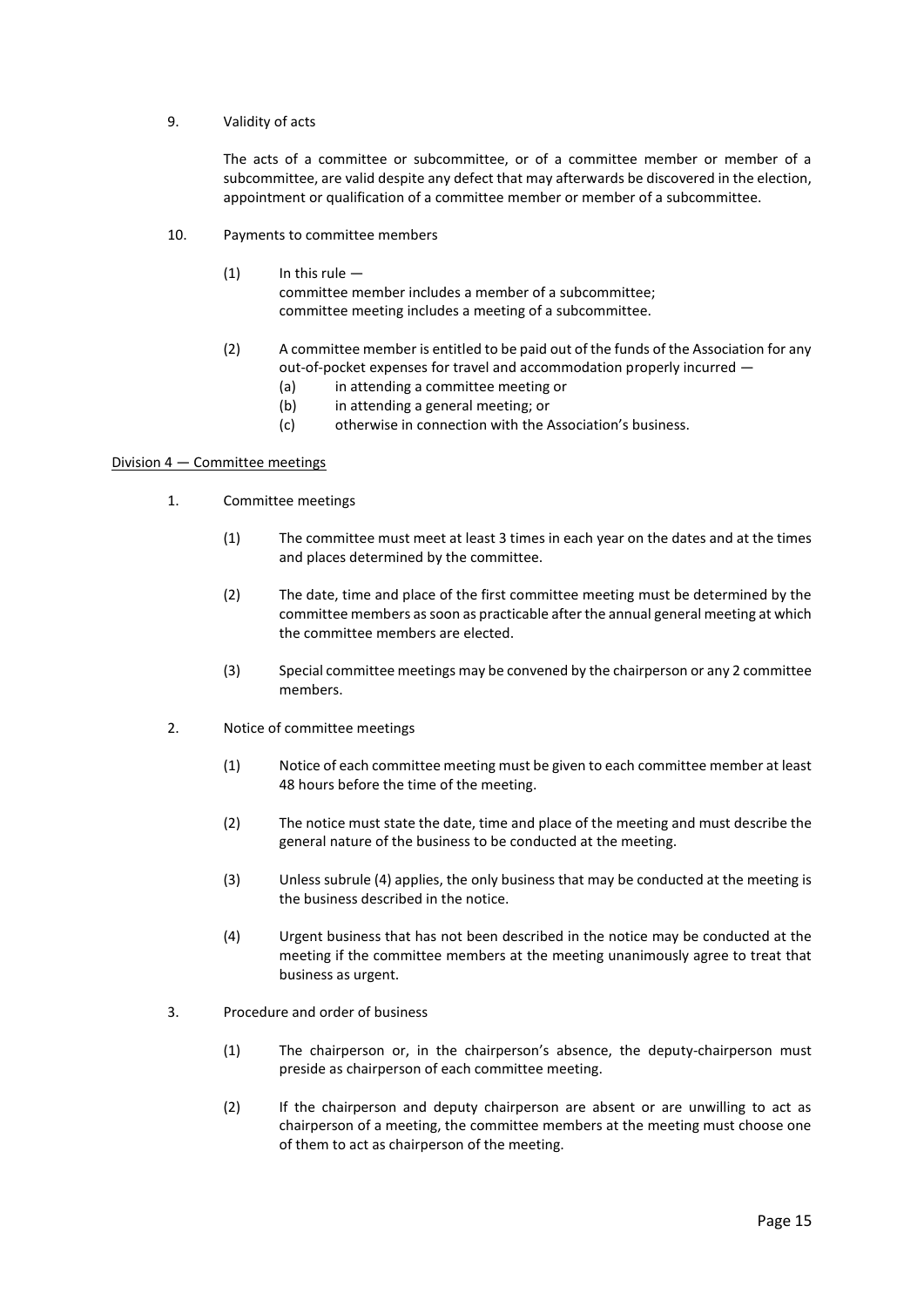- (3) The procedure to be followed at a committee meeting must be determined from time to time by the committee.
- (4) The order of business at a committee meeting may be determined by the committee members at the meeting.
- (5) A member or other person who is not a committee member may attend a committee meeting if invited to do so by the committee.
- (6) A person invited under subrule (5) to attend a committee meeting  $-$ 
	- (a) has no right to any agenda, minutes or other document circulated at the meeting; and
	- (b) must not comment about any matter discussed at the meeting unless invited by the committee to do so; and
	- (c) cannot vote on any matter that is to be decided at the meeting.
- 4. Use of technology to be present at committee meetings
	- (1) The presence of a committee member at a committee meeting need not be by attendance in person but may be by that committee member and each other committee member at the meeting being simultaneously in contact by telephone or other means of instantaneous communication.
	- (2) A member who participates in a committee meeting as allowed under subrule (1) is taken to be present at the meeting and, if the member votes at the meeting, the member is taken to have voted in person.
- 5. Quorum for committee meetings
	- (1) Subject to rule 38(4), no business is to be conducted at a committee meeting unless a quorum is present.
	- (2) If a quorum is not present within 30 minutes after the notified commencement time of a committee meeting —
		- (a) in the case of a special meeting the meeting lapses; or
		- (b) otherwise, the meeting is adjourned to the same time, day and place in the following week.
	- $(3)$  If
		- (a) a quorum is not present within 30 minutes after the commencement time of a committee meeting held under subrule (2)(b); and
		- (b) at least 2 committee members are present at the meeting,

those members present are taken to constitute a quorum.

- 6. Voting at committee meetings
	- (1) Each committee member present at a committee meeting has one vote on any question arising at the meeting.
	- (2) A motion is carried if a majority of the committee members present at the committee meeting vote in favour of the motion.
	- (3) If the votes are divided equally on a question, the chairperson of the meeting has a second or casting vote.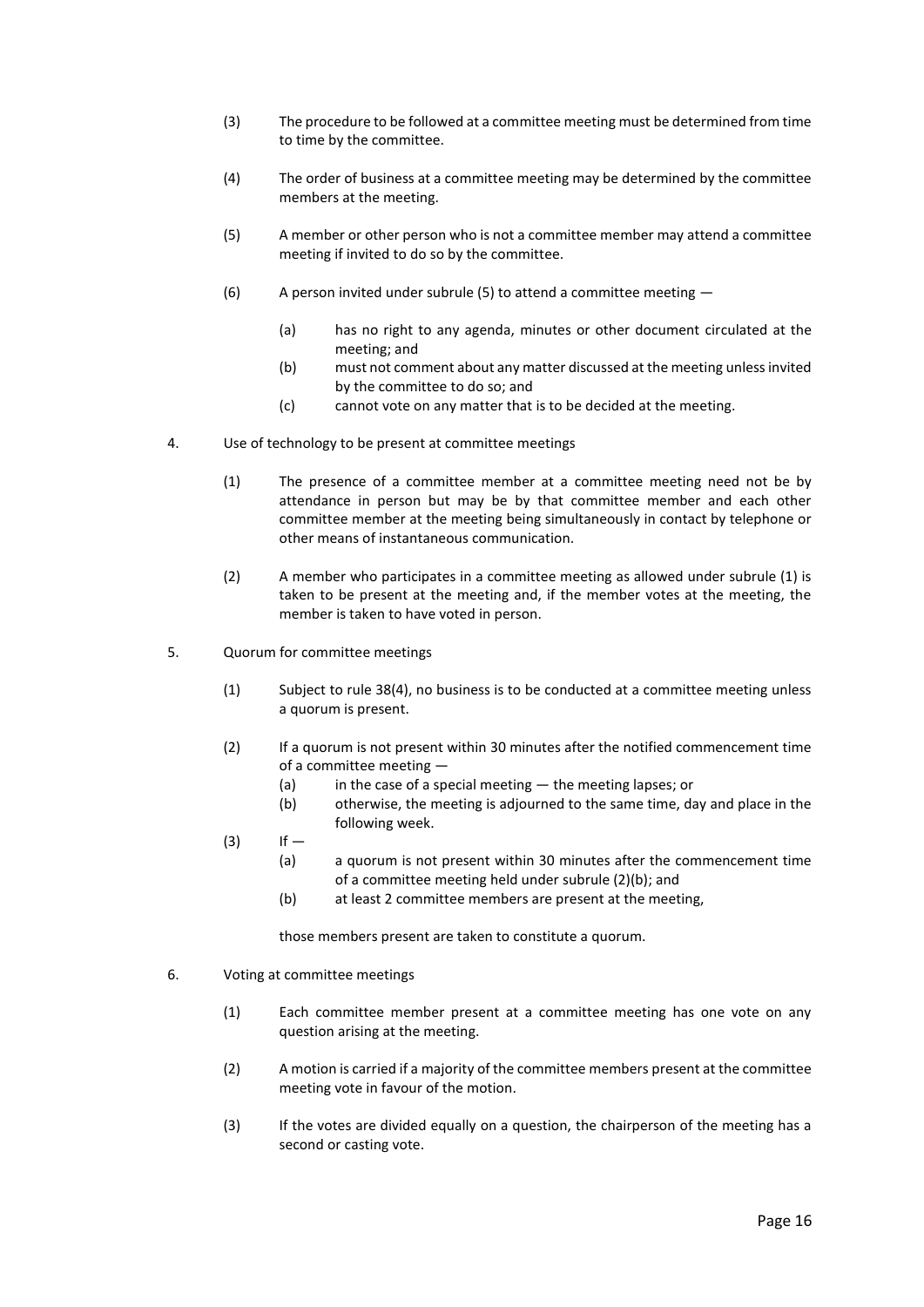- (4) A vote may take place by the committee members present indicating their agreement or disagreement or by a show of hands, unless the committee decides that a secret ballot is needed to determine a particular question.
- (5) If a secret ballot is needed, the chairperson of the meeting must decide how the ballot is to be conducted.
- 7. Minutes of committee meetings
	- (1) The committee must ensure that minutes are taken and kept of each committee meeting.
	- (2) The minutes must record the following
		- (a) the names of the committee members present at the meeting:
		- (b) the name of any person attending the meeting under rule 43(5);
		- (c) the business considered at the meeting;
		- (d) any motion on which a vote is taken at the meeting and the result of the vote.
	- (3) The minutes of a committee meeting must be entered in the Association's minute book within 30 days after the meeting is held.
	- (4) The chairperson must ensure that the minutes of a committee meeting are reviewed and signed as correct by —
		- (a) the chairperson of the meeting; or
		- (b) the chairperson of the next committee meeting.
	- (5) When the minutes of a committee meeting have been signed as correct they are, until the contrary is proved, evidence that —
		- (a) the meeting to which the minutes relate was duly convened and held; and
		- (b) the matters recorded as having taken place at the meeting took place as recorded; and
		- (c) any appointment purportedly made at the meeting was validly made.

#### Division 4 — Division 5 — Subcommittees and subsidiary offices

- 1. Subcommittees and subsidiary offices
	- (1) To help the committee in the conduct of the Association's business, the committee may, in writing, do either or both of the following -
		- (a) appoint one or more subcommittees;
		- (b) create one or more subsidiary offices and appoint people to those offices.
	- (2) A subcommittee may consist of the number of people, whether or not members, that the committee considers appropriate.
	- (3) A person may be appointed to a subsidiary office whether or not the person is a member.
	- (4) Subject to any directions given by the committee
		- (a) a subcommittee may meet and conduct business as it considers appropriate; and
		- (b) the holder of a subsidiary office may carry out the functions given to the holder as the holder considers appropriate.
- 2. Delegation to subcommittees and holders of subsidiary offices
	- $(1)$  In this rule —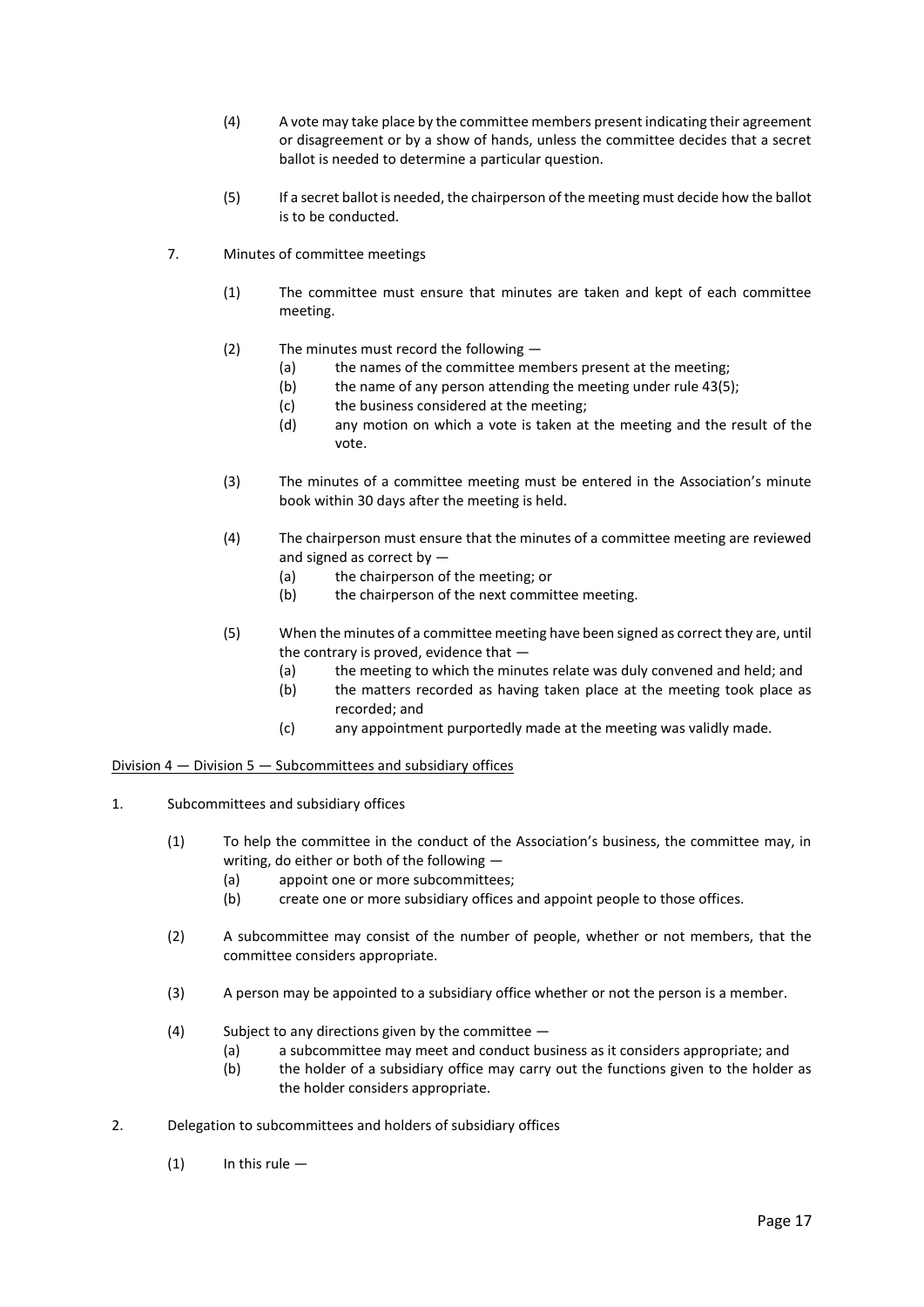non-delegable duty means a duty imposed on the committee by the Act or another written

law.

- (2) The committee may, in writing, delegate to a subcommittee or the holder of a subsidiary office the exercise of any power or the performance of any duty of the committee other than —
	- (a) the power to delegate; and
	- (b) a non-delegable duty.
- (3) A power or duty, the exercise or performance of which has been delegated to a subcommittee or the holder of a subsidiary office under this rule, may be exercised or performed by the subcommittee or holder in accordance with the terms of the delegation.
- (4) The delegation may be made subject to any conditions, qualifications, limitations or exceptions that the committee specifies in the document by which the delegation is made.
- (5) The delegation does not prevent the committee from exercising or performing at any time the power or duty delegated.
- (6) Any act or thing done by a subcommittee or by the holder of a subsidiary office, under the delegation has the same force and effect as if it had been done by the committee.
- (7) The committee may, in writing, amend or revoke the delegation.

## **PART 6 — GENERAL MEETINGS OF ASSOCIATION**

- <span id="page-17-0"></span>1. Annual general meeting
	- (1) The committee must determine the date, time and place of the annual general meeting.
	- (2) If it is proposed to hold the annual general meeting more than 6 months after the end of the Association's financial year, the secretary must apply to the Commissioner for permission under section 50(3)(b) of the Act within 4 months after the end of the financial year.
	- (3) The ordinary business of the annual general meeting is as follows
		- (a) to confirm the minutes of the previous annual general meeting and of any special general meeting held since then if the minutes of that meeting have not yet been confirmed;
		- (b) to receive and consider —

(i) the committee's annual report on the Association's activities during the preceding financial year; and

(ii) if the Association is a tier 1 association, the financial statements of the Association for the preceding financial year presented under Part 5 of the Act; and (iii) if the Association is a tier 2 association or a tier 3 association, the financial

report of the Association for the preceding financial year presented under Part 5 of the Act;

(iv) if required to be presented for consideration under Part 5 of the Act, a copy of the report of the review or auditor's report on the financial statements or financial report;

- (c) to elect the office holders of the Association and other committee members;
- (d) if applicable, to appoint or remove a reviewer or auditor of the Association in accordance with the Act;
- (e) to confirm or vary the entrance fees, subscriptions and other amounts (if any) to be paid by members.
- (4) Any other business of which notice has been given in accordance with these rules may be conducted at the annual general meeting.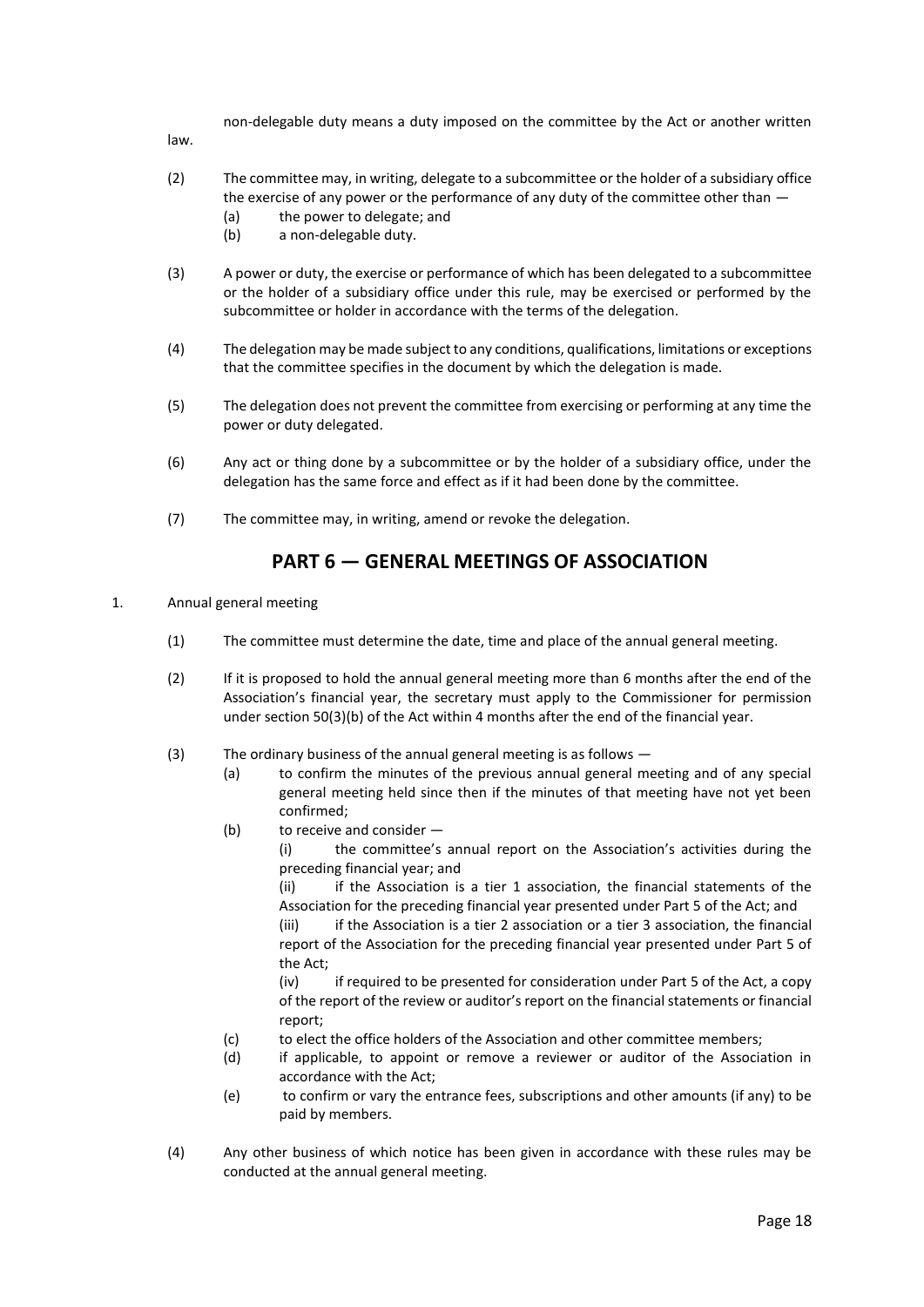#### 2. Special general meetings

- (1) The committee may convene a special general meeting.
- (2) The committee must convene a special general meeting if at least 20% of the members require a special general meeting to be convened.
- (3) The members requiring a special general meeting to be convened must
	- (a) make the requirement by written notice given to the secretary; and
	- (b) state in the notice the business to be considered at the meeting; and
	- (c) each sign the notice.
- (4) The special general meeting must be convened within 28 days after notice is given under subrule (3)(a).
- (5) If the committee does not convene a special general meeting within that 28 day period, the members making the requirement (or any of them) may convene the special general meeting.
- (6) A special general meeting convened by members under subrule  $(5)$  -(a) must be held within 3 months after the date the original requirement was made; and (b) may only consider the business stated in the notice by which the requirement was made.
- (7) The Association must reimburse any reasonable expenses incurred by the members convening a special general meeting under subrule (5).
- 3. Notice of general meetings
	- (1) The secretary or, in the case of a special general meeting convened under rule 51(5), the members convening the meeting, must give to each member —
		- (a) at least 21 days' notice of a general meeting if a special resolution is to be proposed at the meeting; or
		- (b) at least 14 days' notice of a general meeting in any other case.
	- (2) The notice must
		- (a) specify the date, time and place of the meeting; and
		- (b) indicate the general nature of each item of business to be considered at the meeting; and
		- (c) if the meeting is the annual general meeting, include the names of the members who have nominated for election to the committee under rule 32(2); and
		- (d) if a special resolution is proposed
			- (i) set out the wording of the proposed resolution as required by section 51(4) of the Act; and
			- (ii) state that the resolution is intended to be proposed as a special resolution;
			- and
			- (iii) comply with rule 53(7).

#### 4. Proxies

- (1) Subject to subrule (2), an ordinary member may appoint an individual who is an ordinary member as his or her proxy to vote and speak on his or her behalf at a general meeting.
- (2) An ordinary member may be appointed the proxy for not more than 5 other members.
- (3) The appointment of a proxy must be in writing and signed by the member making the appointment.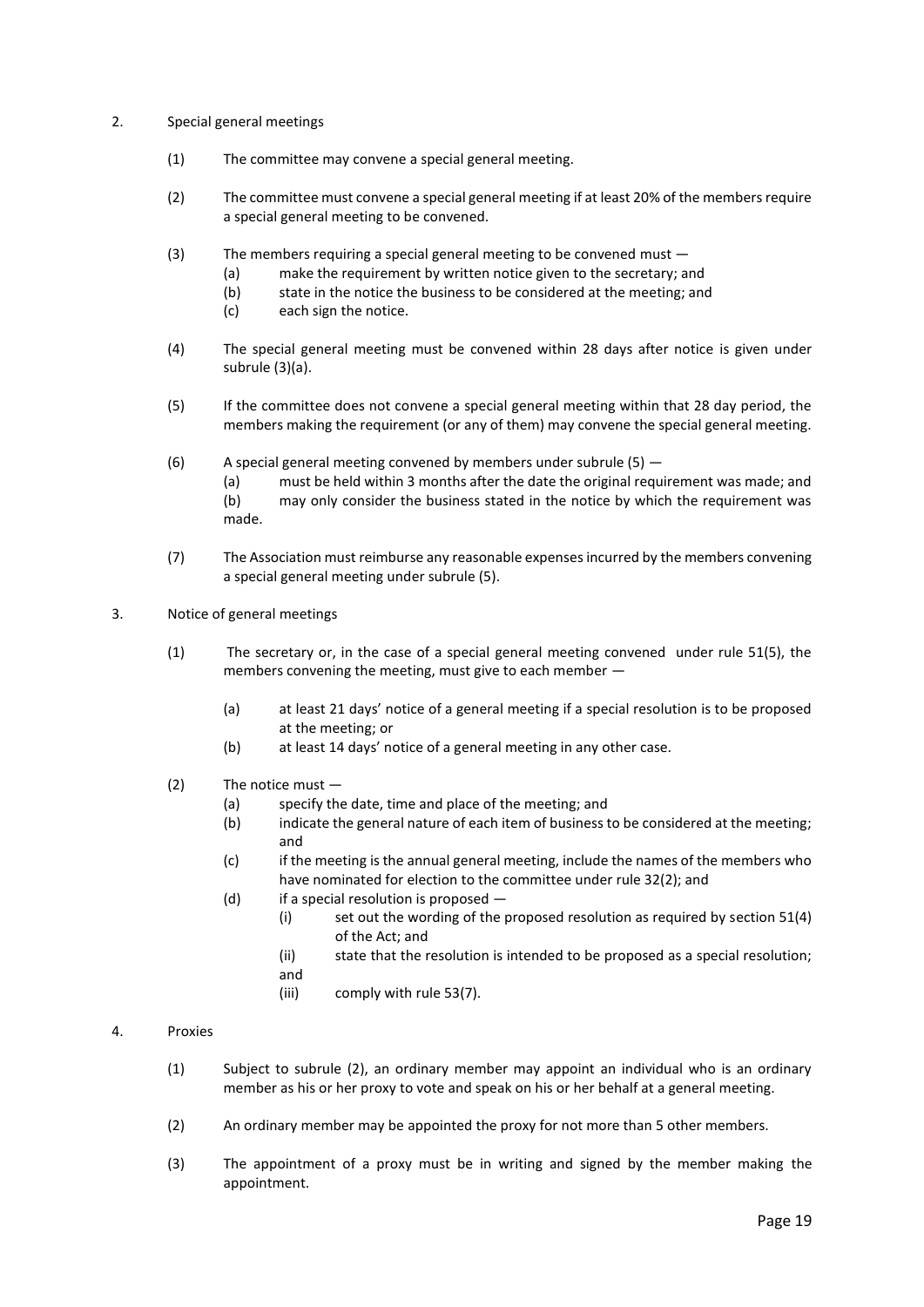- (4) The member appointing the proxy may give specific directions as to how the proxy is to vote on his or her behalf.
- (5) If no instructions are given to the proxy, the proxy may vote on behalf of the member in any matter as the proxy sees fit.
- (6) If the committee has approved a form for the appointment of a proxy, the member may use that form or any other form —
	- (a) that clearly identifies the person appointed as the member's proxy; and
	- (b) that has been signed by the member.
- (7) Notice of a general meeting given to an ordinary member under rule 52 must
	- (a) state that the member may appoint an individual who is an ordinary member as a proxy for the meeting; and
	- (b) include a copy of any form that the committee has approved for the appointment of a proxy.
- (8) A form appointing a proxy must be given to the secretary before the commencement of the general meeting for which the proxy is appointed.
- (9) A form appointing a proxy sent by post or electronically is of no effect unless it is received by the Association not later than 24 hours before the commencement of the meeting.
- 5. Use of technology to be present at general meetings
	- (1) The presence of a member at a general meeting need not be by attendance in person but may be by that member and each other member at the meeting being simultaneously in contact by telephone or other means of instantaneous communication.
	- (2) A member who participates in a general meeting as allowed under subrule (1) is taken to be present at the meeting and, if the member votes at the meeting, the member is taken to have voted in person.
- 6. Presiding member and quorum for general meetings
	- (1) The chairperson or, in the chairperson's absence, the deputy chairperson must preside as chairperson of each general meeting.
	- (2) If the chairperson and deputy chairperson are absent or are unwilling to act as chairperson of a general meeting, the committee members at the meeting must choose one of them to act as chairperson of the meeting.
	- (3) No business is to be conducted at a general meeting unless a quorum is present.
	- (4) If a quorum is not present within 30 minutes after the notified commencement time of a general meeting —
		- (a) in the case of a special general meeting the meeting lapses; or
		- (b) in the case of the annual general meeting  $-$  the meeting is adjourned to  $-$
		- (i) the same time and day in the following week; and
		- (ii) the same place, unless the chairperson specifies another place at the time of the adjournment or written notice of another place is given to the members before the day to which the meeting is adjourned.
	- $(5)$  If
		- (a) a quorum is not present within 30 minutes after the commencement time of an annual general meeting held under subrule (4)(b); and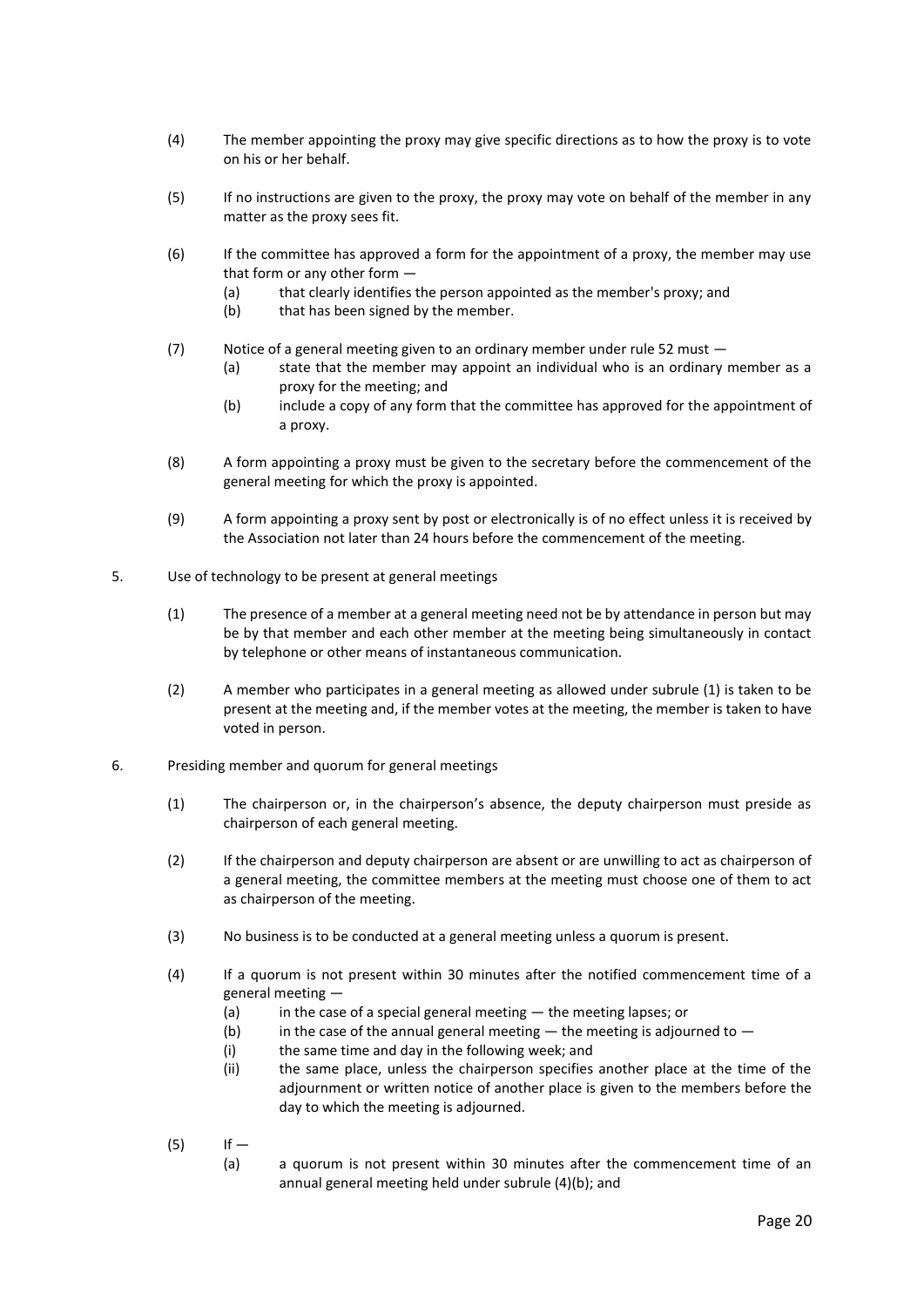- (b) at least 2 ordinary members are present at the meeting,
- those members present are taken to constitute a quorum.
- 7. Adjournment of general meeting
	- (1) The chairperson of a general meeting at which a quorum is present may, with the consent of a majority of the ordinary members present at the meeting, adjourn the meeting to another time at the same place or at another place.
	- (2) Without limiting subrule (1), a meeting may be adjourned
		- (a) if there is insufficient time to deal with the business at hand; or
		- (b) to give the members more time to consider an item of business.
	- (3) No business may be conducted on the resumption of an adjourned meeting other than the business that remained unfinished when the meeting was adjourned.
	- (4) Notice of the adjournment of a meeting under this rule is not required unless the meeting is adjourned for 14 days or more, in which case notice of the meeting must be given in accordance with rule 52.

#### 8. Voting at general meeting

- (1) On any question arising at a general meeting
	- (a) subject to subrule (6), each ordinary member has one vote unless the member may also vote on behalf of a body corporate under subrule (2); and
	- (b) ordinary members may vote personally or by proxy.
- (2) An ordinary member that is a body corporate may, in writing, appoint an individual, whether or not the individual is a member, to vote on behalf of the body corporate on any question at a particular general meeting or at any general meeting, as specified in the document by which the appointment is made.
- (3) A copy of the document by which the appointment is made must be given to the secretary before any general meeting to which the appointment applies.
- (4) The appointment has effect until
	- (a) the end of any general meeting to which the appointment applies; or
	- (b) the appointment is revoked by the body corporate and written notice of the revocation is given to the secretary.
- (5) Except in the case of a special resolution, a motion is carried if a majority of the ordinary members present at a general meeting vote in favour of the motion.
- (6) If votes are divided equally on a question, the chairperson of the meeting has a second or casting vote.
- (7) If the question is whether or not to confirm the minutes of a previous general meeting, only members who were present at that meeting may vote.
- (8) For a person to be eligible to vote at a general meeting as an ordinary member, or on behalf of an ordinary member that is a body corporate under subrule (2), the ordinary member —
	- (a) must have been an ordinary member at the time notice of the meeting was given under rule 52; and
	- (b) must have paid any fee or other money payable to the Association by the member.
- 9. When special resolutions are required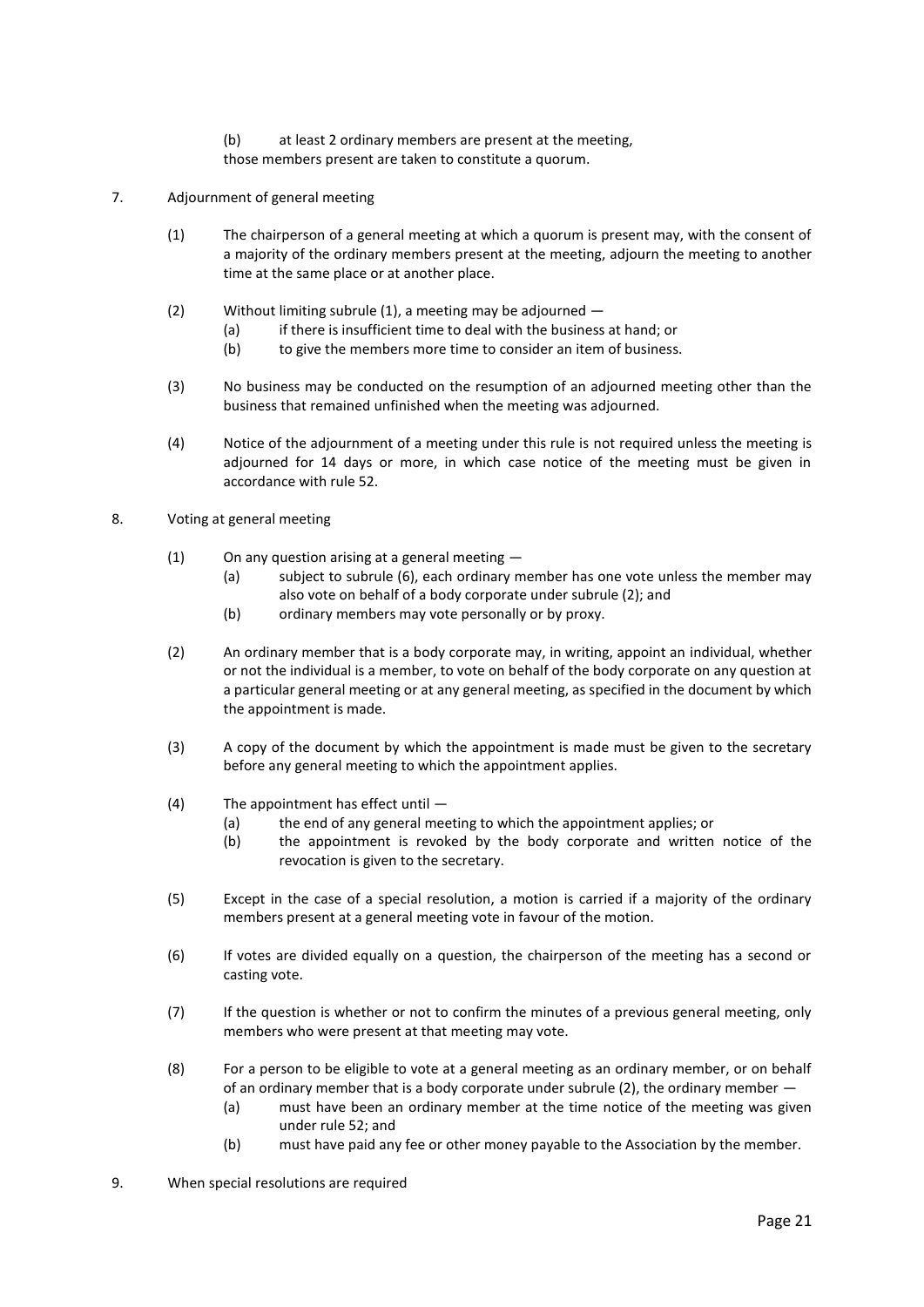- (1) A special resolution is required if it is proposed at a general meeting
	- (a) to affiliate the Association with another body; or
	- (b) to request the Commissioner to apply to the State Administrative Tribunal under section 109 of the Act for the appointment of a statutory manager.
- (2) Subrule (1) does not limit the matters in relation to which a special resolution may be proposed.
- 10. Determining whether resolution carried
	- $(1)$  In this rule —

poll means the process of voting in relation to a matter that is conducted in writing.

- (2) Subject to subrule (4), the chairperson of a general meeting may, on the basis of general agreement or disagreement or by a show of hands, declare that a resolution has been  $-$ 
	- (a) carried; or
	- (b) carried unanimously; or
	- (c) carried by a particular majority; or
	- (d) lost.
- (3) If the resolution is a special resolution, the declaration under subrule (2) must identify the resolution as a special resolution.
- (4) If a poll is demanded on any question by the chairperson of the meeting or by at least 3 other ordinary members present in person or by proxy —
	- (a) the poll must be taken at the meeting in the manner determined by the chairperson;
	- (b) the chairperson must declare the determination of the resolution on the basis of the poll.
- (5) If a poll is demanded on the election of the chairperson or on a question of an adjournment, the poll must be taken immediately.
- (6) If a poll is demanded on any other question, the poll must be taken before the close of the meeting at a time determined by the chairperson.
- (7) A declaration under subrule (2) or (4) must be entered in the minutes of the meeting, and the entry is, without proof of the voting in relation to the resolution, evidence of how the resolution was determined.
- 11. Minutes of general meeting
	- (1) The secretary, or a person authorised by the committee from time to time, must take and keep minutes of each general meeting.
	- (2) The minutes must record the business considered at the meeting, any resolution on which a vote is taken and the result of the vote.
	- (3) In addition, the minutes of each annual general meeting must record  $-$ 
		- (a) the names of the ordinary members attending the meeting; and
		- (b) any proxy forms given to the chairperson of the meeting under rule 53(8); and
		- (c) the financial statements or financial report presented at the meeting, as referred to in rule 50(3)(b)(ii) or (iii); and
		- (d) any report of the review or auditor's report on the financial statements or financial report presented at the meeting, as referred to in rule 50(3)(b)(iv).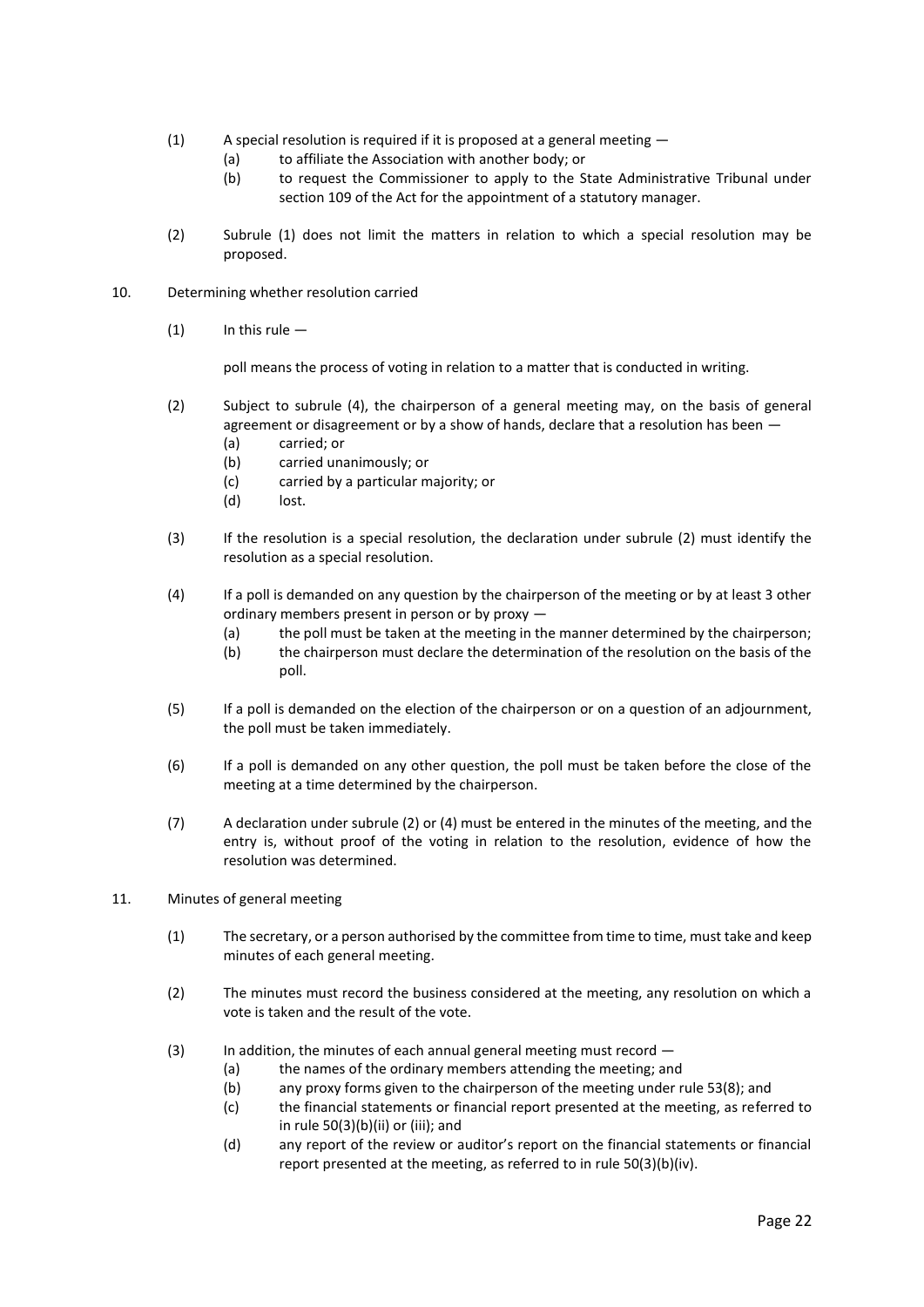- (4) The minutes of a general meeting must be entered in the Association's minute book within 30 days after the meeting is held.
- (5) The chairperson must ensure that the minutes of a general meeting are reviewed and signed as correct by —
	- (a) the chairperson of the meeting; or
	- (b) the chairperson of the next general meeting.
- (6) When the minutes of a general meeting have been signed as correct they are, in the absence of evidence to the contrary, taken to be proof that —
	- (a) the meeting to which the minutes relate was duly convened and held; and
	- (b) the matters recorded as having taken place at the meeting took place as recorded; and
	- (c) any election or appointment purportedly made at the meeting was validly made.

## **PART 7 — FINANCIAL MATTERS**

<span id="page-22-0"></span>1. Source of funds

The funds of the Association may be derived from entrance fees, annual subscriptions, donations, fundraising activities, grants, interest and any other sources approved by the committee.

- 2. Control of funds
	- (1) The Association must open an account in the name of the Association with a financial institution from which all expenditure of the Association is made and into which all funds received by the Association are deposited.
	- (2) Subject to any restrictions imposed at a general meeting, the committee may approve expenditure on behalf of the Association.
	- (3) The committee may authorise the treasurer to expend funds on behalf of the Association up to a specified limit without requiring approval from the committee for each item on which the funds are expended.
	- (4) All cheques, drafts, bills of exchange, promissory notes and other negotiable instruments of the Association must be signed by —
		- (a) 2 committee members; or
		- (b) one committee member and a person authorised by the committee.
	- (5) All funds of the Association must be deposited into the Association's account within 5 working days after their receipt.
- 3. Financial statements and financial reports
	- (1) For each financial year, the committee must ensure that the requirements imposed on the Association under Part 5 of the Act relating to the financial statements or financial report of the Association are met.
	- (2) Without limiting subrule (1), those requirements include
		- (a) if the Association is a tier 1 association, the preparation of the financial statements; and
		- (b) if the Association is a tier 2 association or tier 3 association, the preparation of the financial report; and
		- (c) if required, the review or auditing of the financial statements or financial report, as applicable; and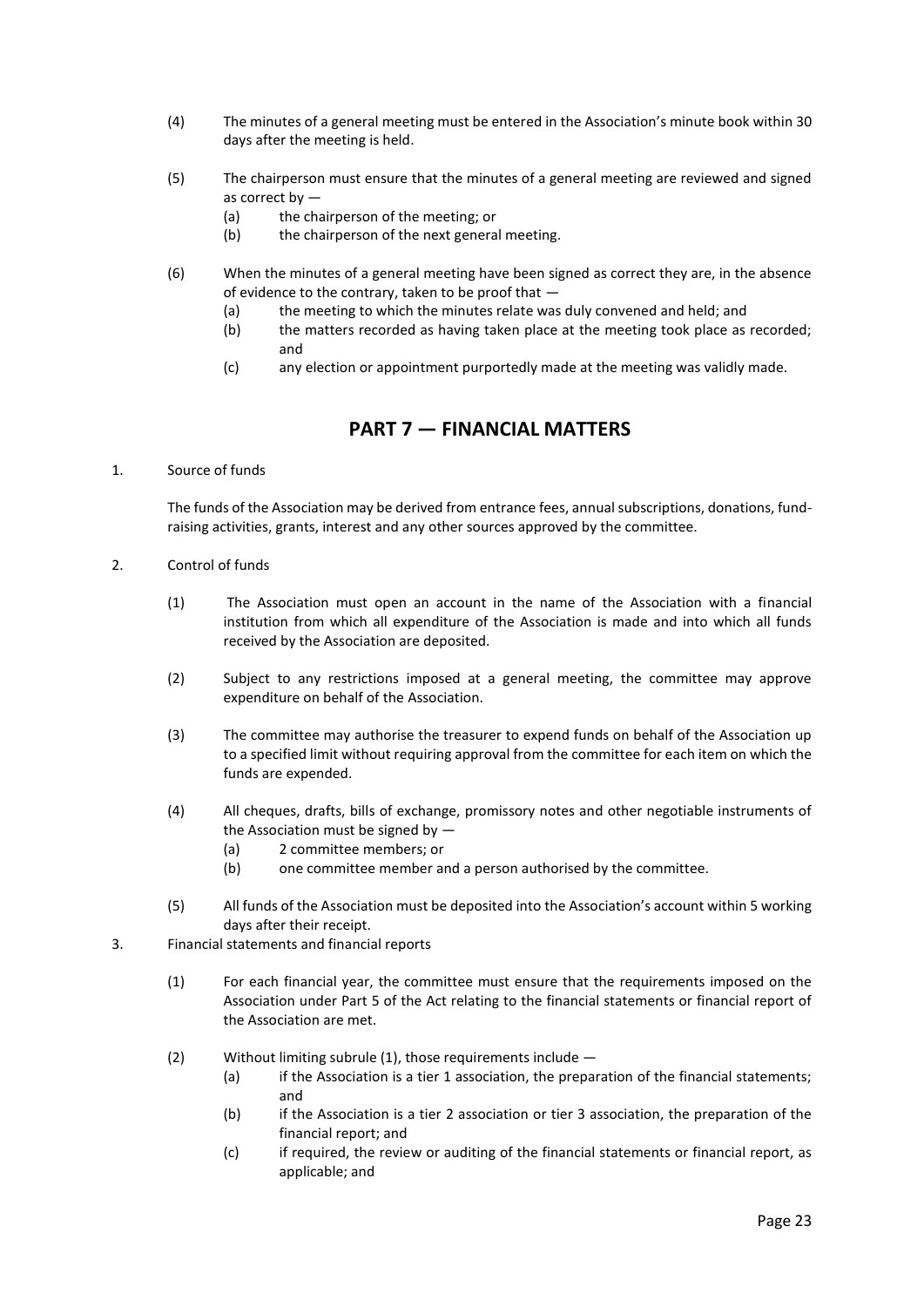- (d) the presentation to the annual general meeting of the financial statements or financial report, as applicable; and
- (e) if required, the presentation to the annual general meeting of the copy of the report of the review or auditor's report, as applicable, on the financial statements or financial report.

### **PART 8 — GENERAL MATTERS**

#### <span id="page-23-0"></span>4. By-laws

- (1) The Association may, by resolution at a general meeting, make, amend or revoke by-laws.
- (2) By-laws may
	- (a) provide for the rights and obligations that apply to any classes of associate membership approved under rule 8(2); and
	- (b) impose restrictions on the committee's powers, including the power to dispose of the association's assets; and
	- (c) impose requirements relating to the financial reporting and financial accountability of the association and the auditing of the association's accounts; and
	- (d) provide for any other matter the association considers necessary or convenient to be dealt with in the by-laws.
- (3) A by-law is of no effect to the extent that it is inconsistent with the Act, the regulations or these rules.
- (4) Without limiting subrule (3), a by-law made for the purposes of subrule (2)(c) may only impose requirements on the Association that are additional to, and do not restrict, a requirement imposed on the Association under Part 5 of the Act.
- (5) At the request of a member, the Association must make a copy of the by-laws available for inspection by the member.
- 5. Executing documents and common seal
	- (1) The Association may execute a document without using a common seal if the document is signed by —
		- (a) 2 committee members; or
		- (b) one committee member and a person authorised by the committee.
	- (2) If the Association has a common seal
		- (a) the name of the Association must appear in legible characters on the common seal; and
		- (b) a document may only be sealed with the common seal by the authority of the committee and in the presence of —
			- (i) 2 committee members; or
			- (ii) one committee member and a person authorised by the committee, and each of them is to sign the document to attest that the document was sealed in their presence.
	- (3) The secretary must make a written record of each use of the common seal.
	- (4) The common seal must be kept in the custody of the secretary or another committee member authorised by the committee.
- 6. Giving notices to members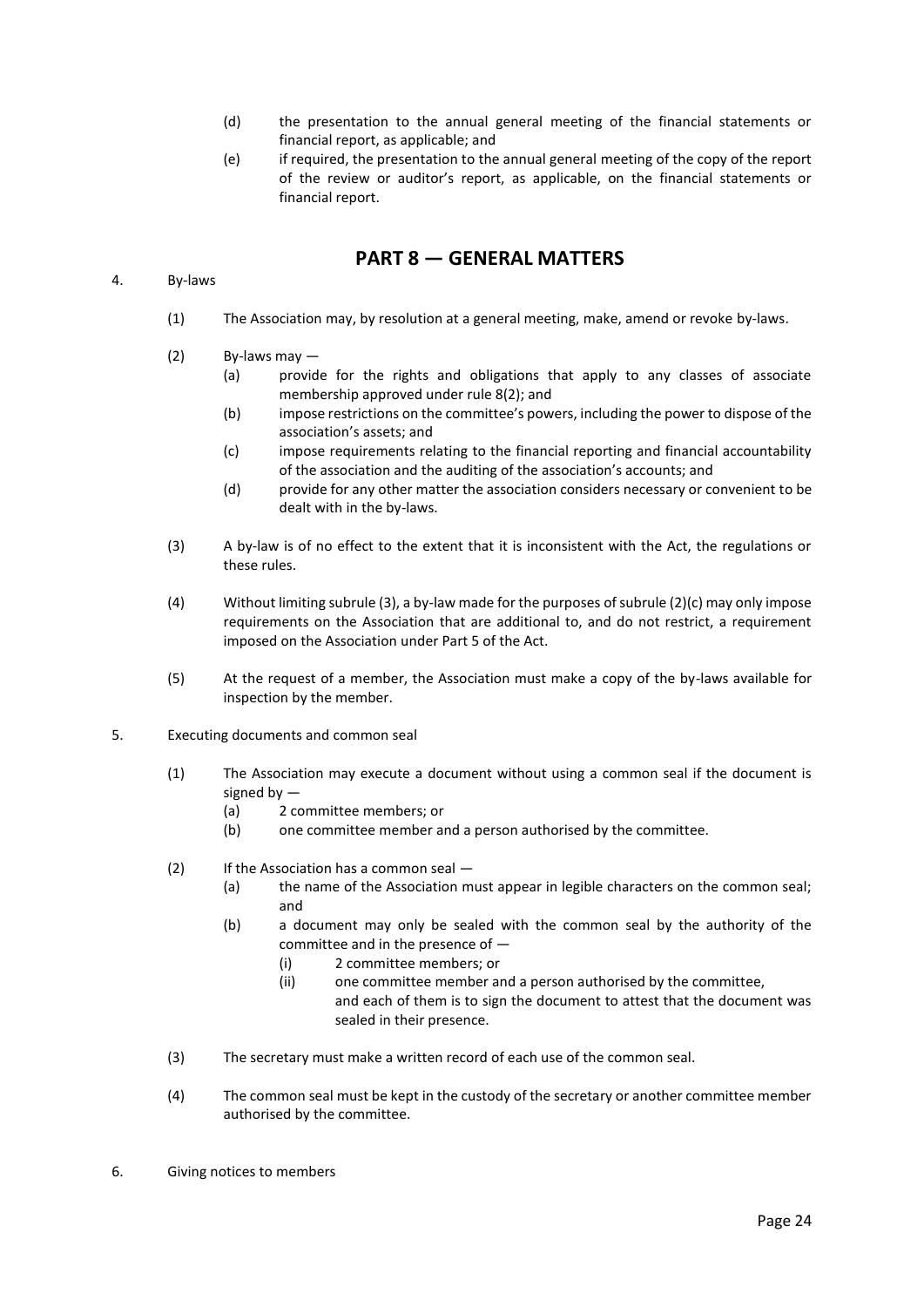$(1)$  In this rule —

recorded means recorded in the register of members.

- (2) A notice or other document that is to be given to a member under these rules is taken not to have been given to the member unless it is in writing and —
	- (a) delivered by hand to the recorded address of the member; or
	- (b) sent by prepaid post to the recorded postal address of the member; or
	- (c) sent by facsimile or electronic transmission to an appropriate recorded number or recorded electronic address of the member.
- 7. Custody of books and securities
	- (1) Subject to subrule (2), the books and any securities of the Association must be kept in the secretary's custody or under the secretary's control.
	- (2) The financial records and, as applicable, the financial statements or financial reports of the Association must be kept in the treasurer's custody or under the treasurer's control.
	- (3) Subrules (1) and (2) have effect except as otherwise decided by the committee.
	- (4) The books of the Association must be retained for at least 7 years.
- 8. Record of office holders

The record of committee members and other persons authorised to act on behalf of the Association that is required to be maintained under section 58(2) of the Act must be kept in the secretary's custody or under the secretary's control.

- 9. Inspection of records and documents
	- (1) Subrule (2) applies to a member who wants to inspect —
	- (a) the register of members under section 54(1) of the Act; or
	- (b) the record of the names and addresses of committee members, and other persons authorised to act on behalf of the Association, under section 58(3) of the Act; or
	- (c) any other record or document of the association.
	- (2) The member must contact the secretary to make the necessary arrangements for the inspection.
	- (3) The inspection must be free of charge.
	- (4) If the member wants to inspect a document that records the minutes of a committee meeting, the right to inspect that document is subject to any decision the committee has made about minutes of committee meetings generally, or the minutes of a specific committee meeting, being available for inspection by members.
	- (5) The member may make a copy of or take an extract from a record or document referred to in subrule (1)(c) but does not have a right to remove the record or document for that purpose.
	- (6) The member must not use or disclose information in a record or document referred to in subrule (1)(c) except for a purpose  $-$ 
		- (a) that is directly connected with the affairs of the Association; or
		- (b) that is related to complying with a requirement of the Act.
- 10. Publication by committee members of statements about Association business prohibited